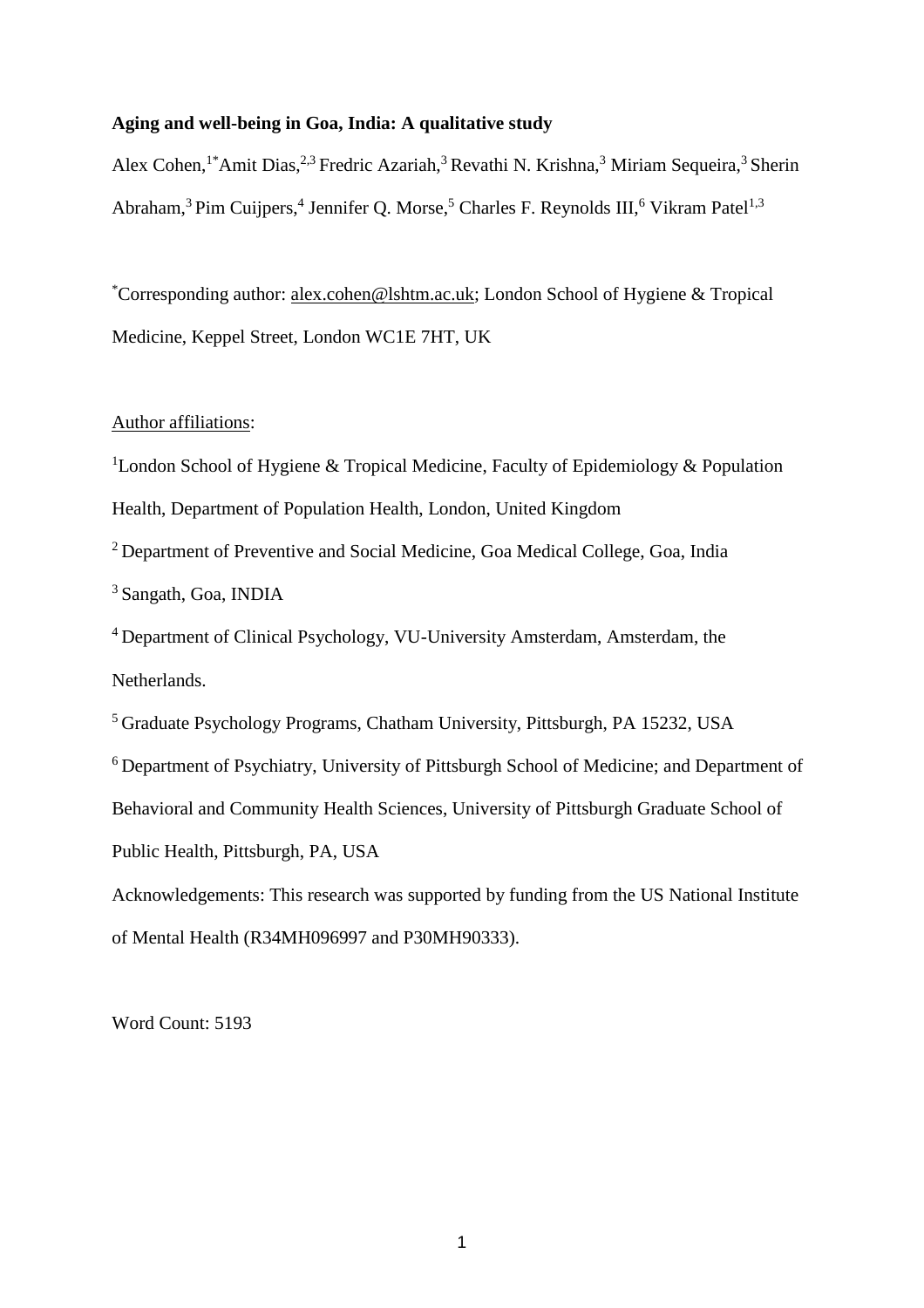#### **Aging and well-being in Goa, India: A qualitative study**

# **Abstract**

#### **Objectives**

The population of India is aging rapidly. This demographic shift brings with it a host of challenges to the health and well-being of older adults, including the increased prevalence of non-communicable diseases, among them depressive disorders. In this paper, we report on qualitative research intended to inform the development of a locally acceptable and appropriate intervention to improve the well-being of older adults in Goa, India and, specifically, to prevent late-life depression.

# **Method**

Semi-structured interviews with 20 individuals, aged 60 years and older, attending two primary care clinics in Goa, India. Transcripts were reviewed to identify emerging themes, a coding scheme was developed and thematic analyses were conducted.

# **Results**

Analyses of the interview transcripts revealed the following key themes: 1) notions of old age tended to be negative and there were widespread fears of becoming widowed or incapacitated; 2) the most frequently reported health conditions were joint pain, diabetes and heart disease; 3) emotional distress was described using the terms "tension," "stress," "worry" and "thinking;" 4) family issues often involved financial matters, difficult relationships with daughters-in-law and conflicted feelings about living with the family or independently; 5) other than a pension scheme, participants did not know of community resources available to older adults.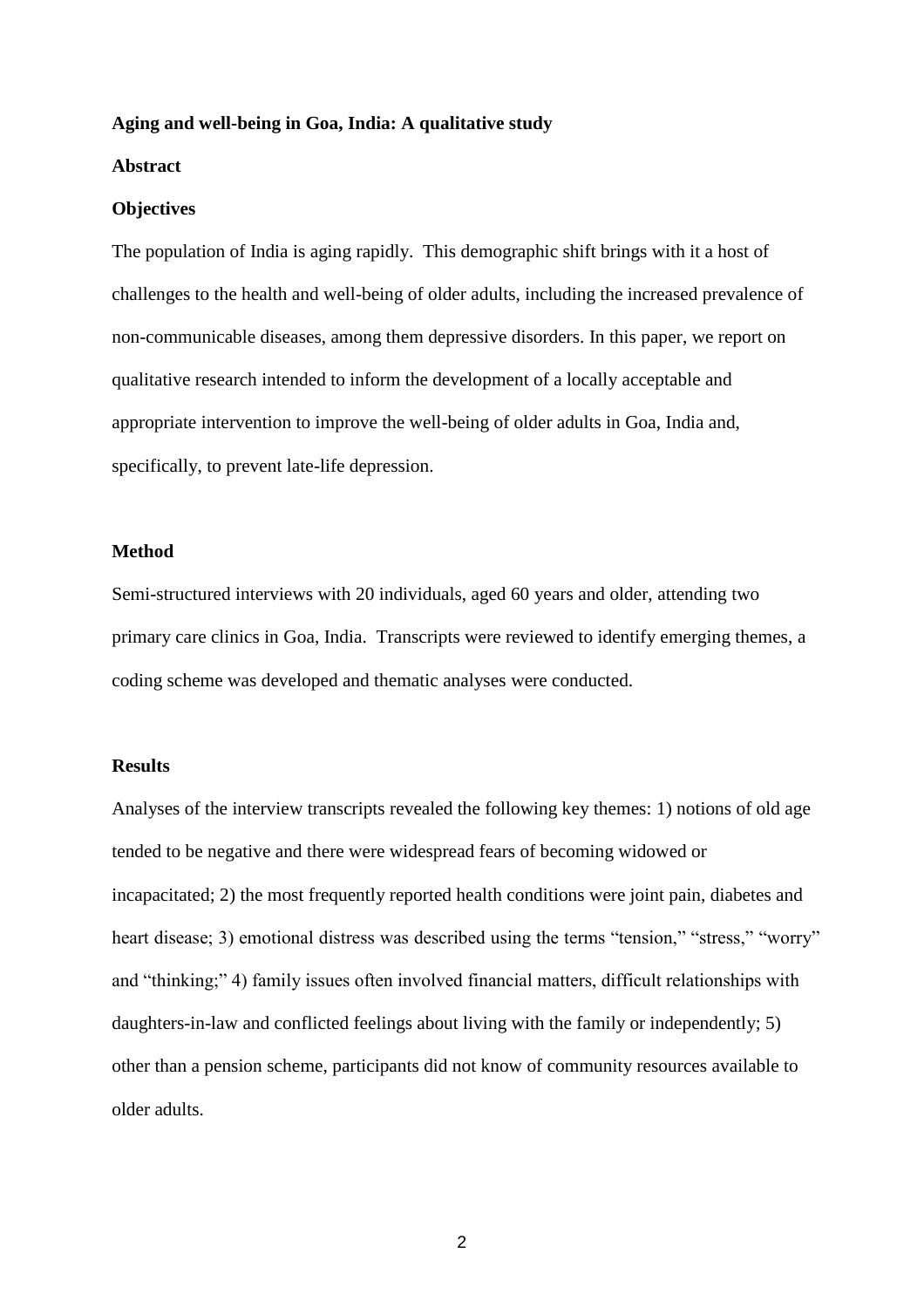# **Conclusions**

Our findings are in general agreement with those of previous research, and with our experiences of working with older adults in Pittsburgh and the Netherlands**.** This research will inform the development of an intervention to prevent depression in older adults in Goa.

**Keywords:** late-life depression; prevention; Goa, India; qualitative research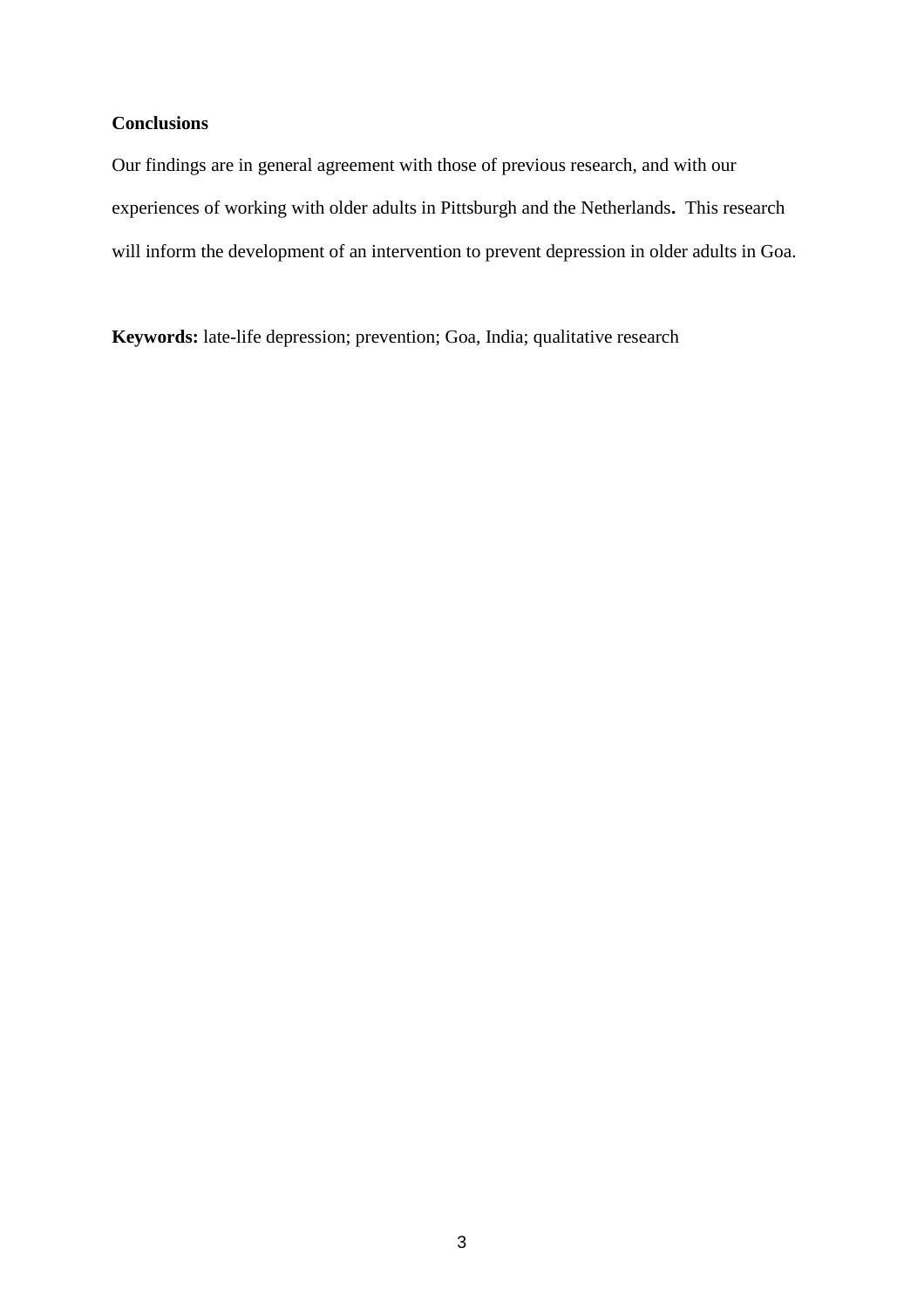### **Introduction**

The population of India is aging rapidly. Between 2001 and 2031, the percentage of people 60 years and older will almost double, and by mid-century will increase to an estimated 20% (United States Census Bureau). In general, this has been brought about by the continuing declines in "communicable, maternal, neonatal and nutritional" causes of morbidity and mortality, to an increased burden of disease from non-communicable illness and injuries, including self-harm (Institute for Health Metrics and Evaluation). The resulting demographic shift brings with it a host of challenges to the health and well-being. For example, diseases of the elderly, e.g., cardiovascular conditions, diabetes, and cancer, are now among the leading causes of morbidity and mortality in India, and the prevalence rates of these conditions are expected to increase significantly in the coming decades (Patel et al., 2011). The prevalence rates of depressive and anxiety disorders are also expected to increase. For example, between 1990 and 2013 the burden of disease due to these conditions in India increased sharply in the general population, a trend that is expected to continue as the population ages (Charlson, Baxter, Cheng, Shidhaye, & Whiteford, 2016).

In India, estimates of the prevalence of late-life depression in community samples range from 8.9% to 62.16%, with a median prevalence of 18.2%, which is considerably higher than the global median rate of 5.4% (Grover & Malhotra, 2015). Aside from the increasing burden of depression (Charlson et al., 2016), the public health importance of latelife depression in India is increased by its association with chronic physical disorders (Grover & Malhotra, 2015; He, Muenchrath, & Kowal, 2012), the risk of suicide (Vijayakumar, 2010), and, as suggested by research in the West, elevated mortality (Cuijpers et al., 2014; Diniz et al., 2014) and risk for dementia (Diniz, Butters, Albert, Dew, & Reynolds, 2013).

Research from Europe and North America has shown the value and effectiveness of interventions to prevent late-life depression (Okereke, Lyness, Lotrich, & Reynolds, 2013;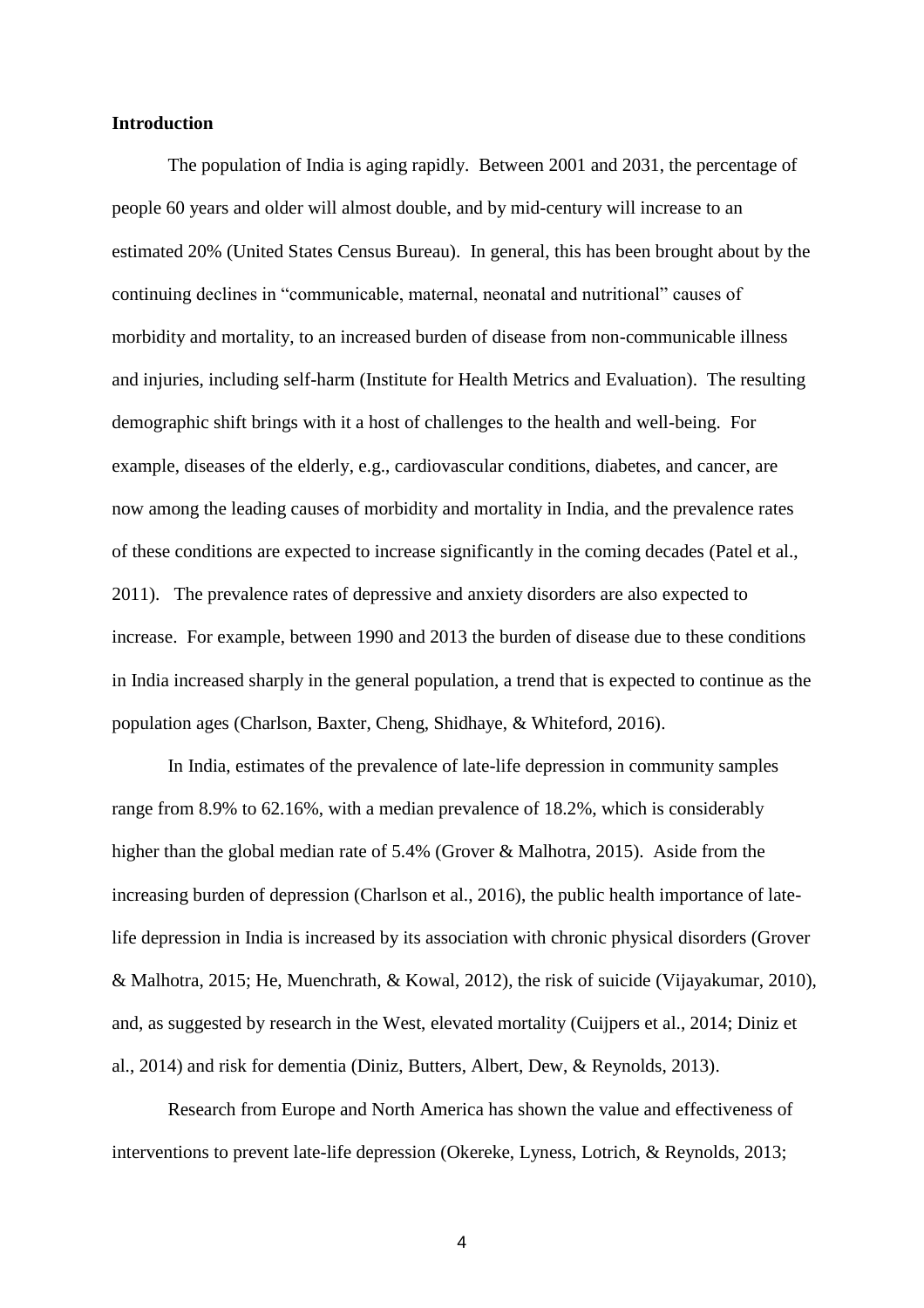Schoevers et al., 2006; Smits et al., 2008; van Zoonen et al., 2014; van't Veer-Tazelaar et al., 2011; van't Veer-Tazelaar et al., 2009). Although similar research has not been carried out in India, the research cited above indicates that the prevention of late-life depression would have substantial public health benefits and improve the general well-being of older Indians. In view of this, a pilot project, with funding from the United States National Institute of Mental Health (NIMH), has been initiated to develop a preventive intervention for older adults at risk for depression attending urban and rural primary care practices in Goa, India.

One component of the pilot project was to revisit the research of Patel and Prince (2001) for four reasons. First, this was a unique opportunity to determine whether concepts of and attitudes toward aging and mental health had changed in Goa over a period of about 15 years. Second, understanding the current concepts and attitudes is essential to the development of a locally acceptable and appropriate intervention to prevent late-life depression. Third, we believed it was essential to determine if older adults in Goa continued to face the same challenges to their health and well-being as described in the earlier research. Fourth, although research has provided an epidemiological profile of late-life depression in India (Grover & Malhotra, 2015), qualitative research on the broader issue of older adults and well-being is lacking. In sum, we wished to examine the risk factors for depression in older adults in Goa and to use that knowledge to inform the prevention intervention we are developing.

#### **Methods**

#### Setting

Goa, which is located on the western coast of India, is the smallest state in India. Compared to the rest of the country, Goa's Human Development Index, a combined measure of life expectancy, monthly per capita expenditure, and mean years of schooling, is the fourth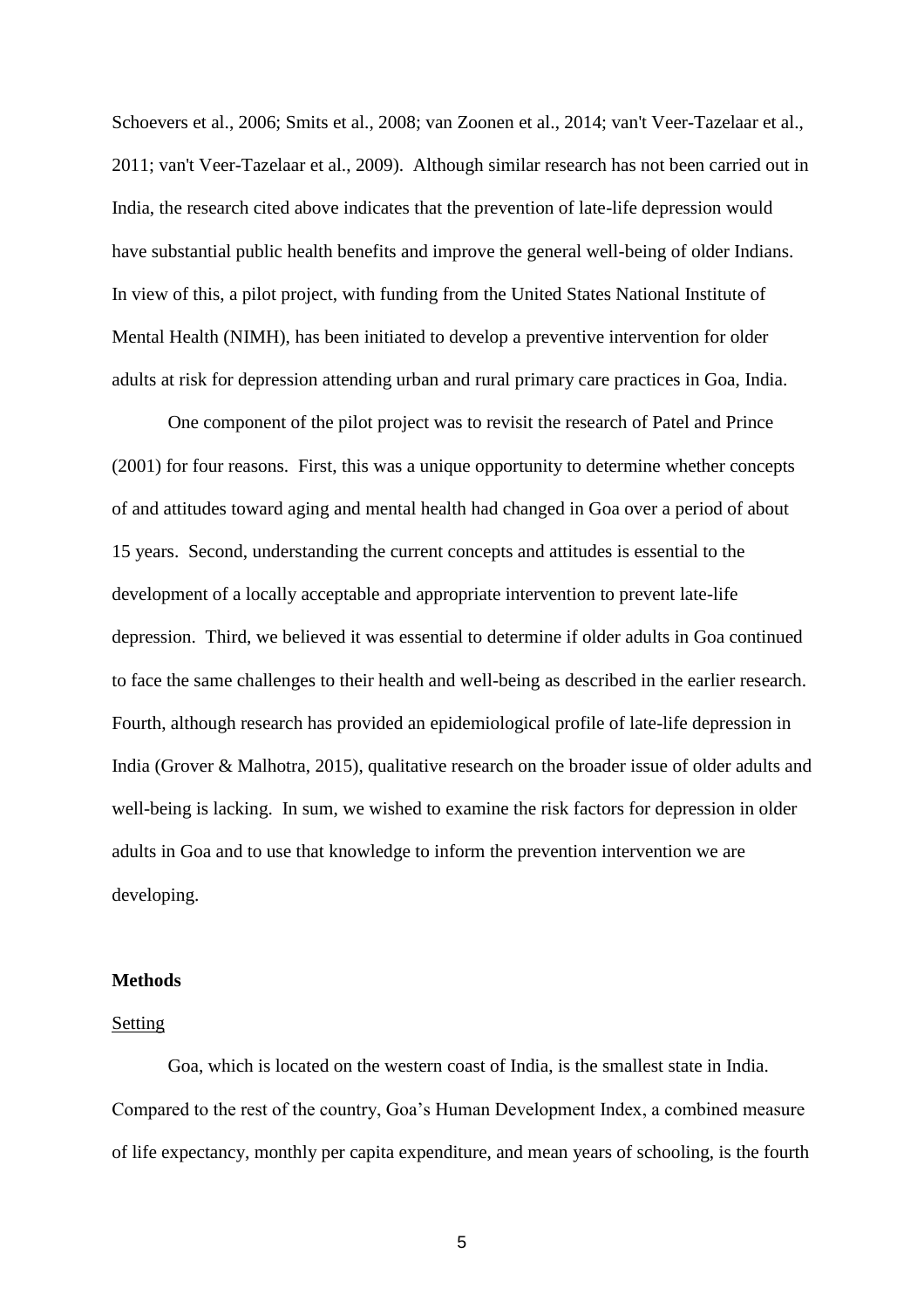highest in India (Institute of Applied Manpower Research, 2011). A Portuguese enclave from the early  $16<sup>th</sup>$  to the mid-20<sup>th</sup> Century, 25% of Goa's population remains Christian (predominantly Catholic), while 66% are Hindu, and 9% are Buddhist and other religions (Census of India 2011). International and domestic tourism dominate the economy.

In the state of Goa, primary, secondary and tertiary healthcare services for older adults are available free of cost in government funded facilities. Health services are also available on an out-of-pocket basis from the private sector. Alternate systems of medicine such as Ayurveda and Homeopathy are also available.

The Department of Social Welfare provides social security benefits to older adults with no financial resources.

#### **Sample**

We used purposive sampling to recruit 20 individuals 60 years of age and older who were attending primary health centers (one urban and one rural) in Goa, India. We recruited in these settings to understand: 1) the problems affecting the well-being older adults; 2) their concepts of depression; and, 3) issues pertinent to the development of an intervention for the prevention of late-life depression, a group that tends to be at high risk of depression (Patel et al., 2010). We sampled an equal number of males and females; their average age was about 70 years; half were married and half were widowed; and, half had no education and half primary school and above. The GHQ-12, a screening instrument for common mental disorders that has been validated for use in Goa (Sartorius et al., 1993) was administered after the interview so minimize the possibility of influencing the responses of participants. Participants' GHQ scores ranged from 0 to 6. Discussions about and analyses of the 20 interviews suggested we had reached the point of information saturation.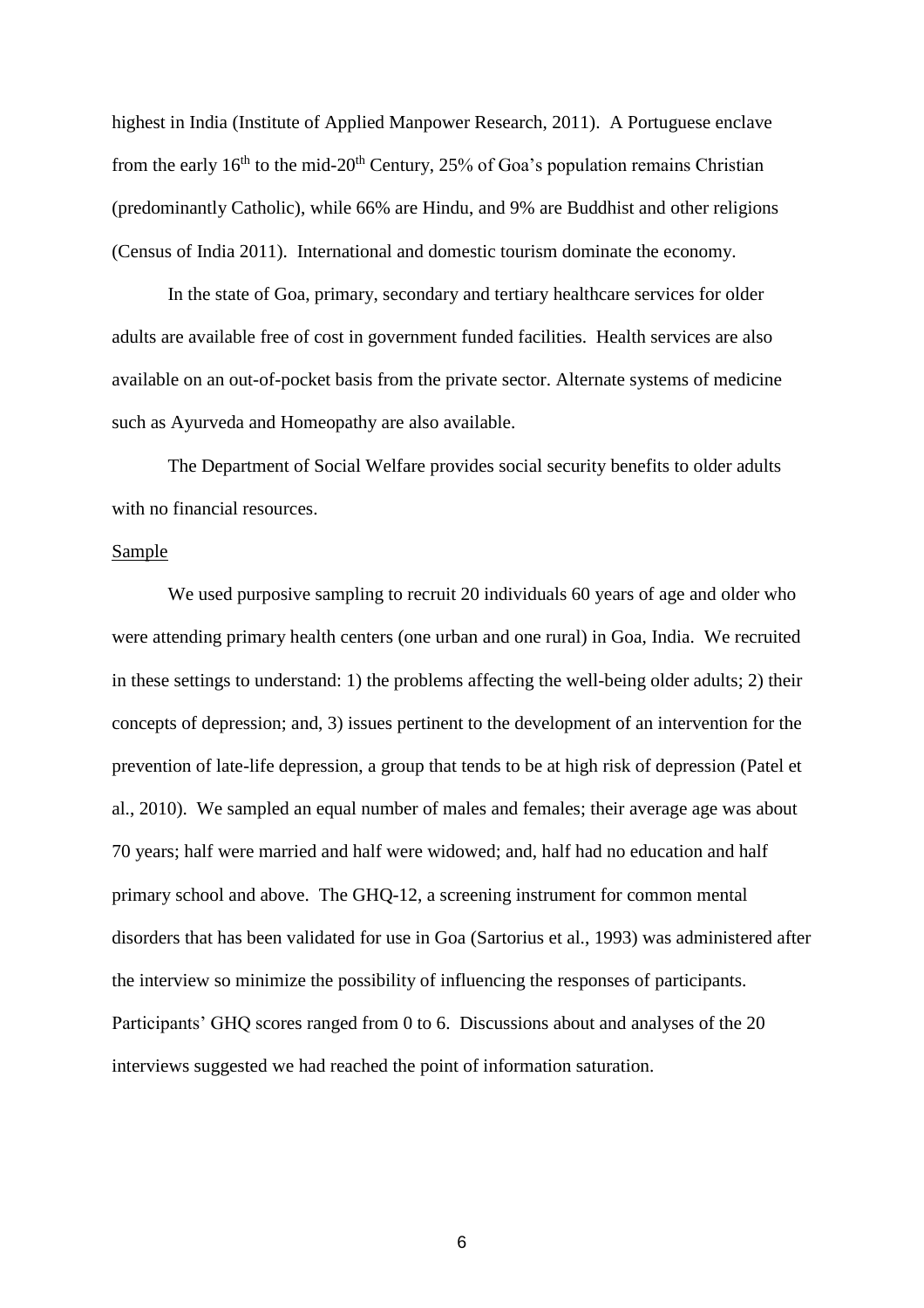#### Ethical approval

The research reported on in this paper was given ethical approval by the following: 1) Institutional Review Boards at the University of Pittsburgh; 2) London School of Hygiene & Tropical Medicine; 3) Sangath, Goa, India; and, 4) Goa Medical College, India. All persons who participated in the research gave their informed consent prior to their inclusion in the study.

### Interview

An interview guide was developed by the research team and followed broadly the earlier work of Patel and Prince (Patel et al., 2008). The guide included questions about the following topics: health problems, family issues, social status and the availability of community resources for older adults in Goa. At the end of the interview, a case vignette (the same one used in the previous research) was read to participants:

*Mrs Naik is aged 73. She complains of different troubles at different times, general aches and pains and general weakness of the body and tiredness. She is not doing her housework as she usually does. She finds it difficult to fall asleep. In addition, she feels worried about problems such as money, her children and her flat. She is irritable with close relatives and friends and she cannot relax and enjoy herself properly.*

We then asked participants a series of questions about the vignette, e.g., "Is this a health problem?" "What do you call it?" "What care does this person need?" The purpose of asking about the vignette was to make it possible to compare the present concepts and attitudes about mental illness to those found by Patel and Prince in the previous research.

The interview guide was translated into Konkani (the local language) and back translated into English.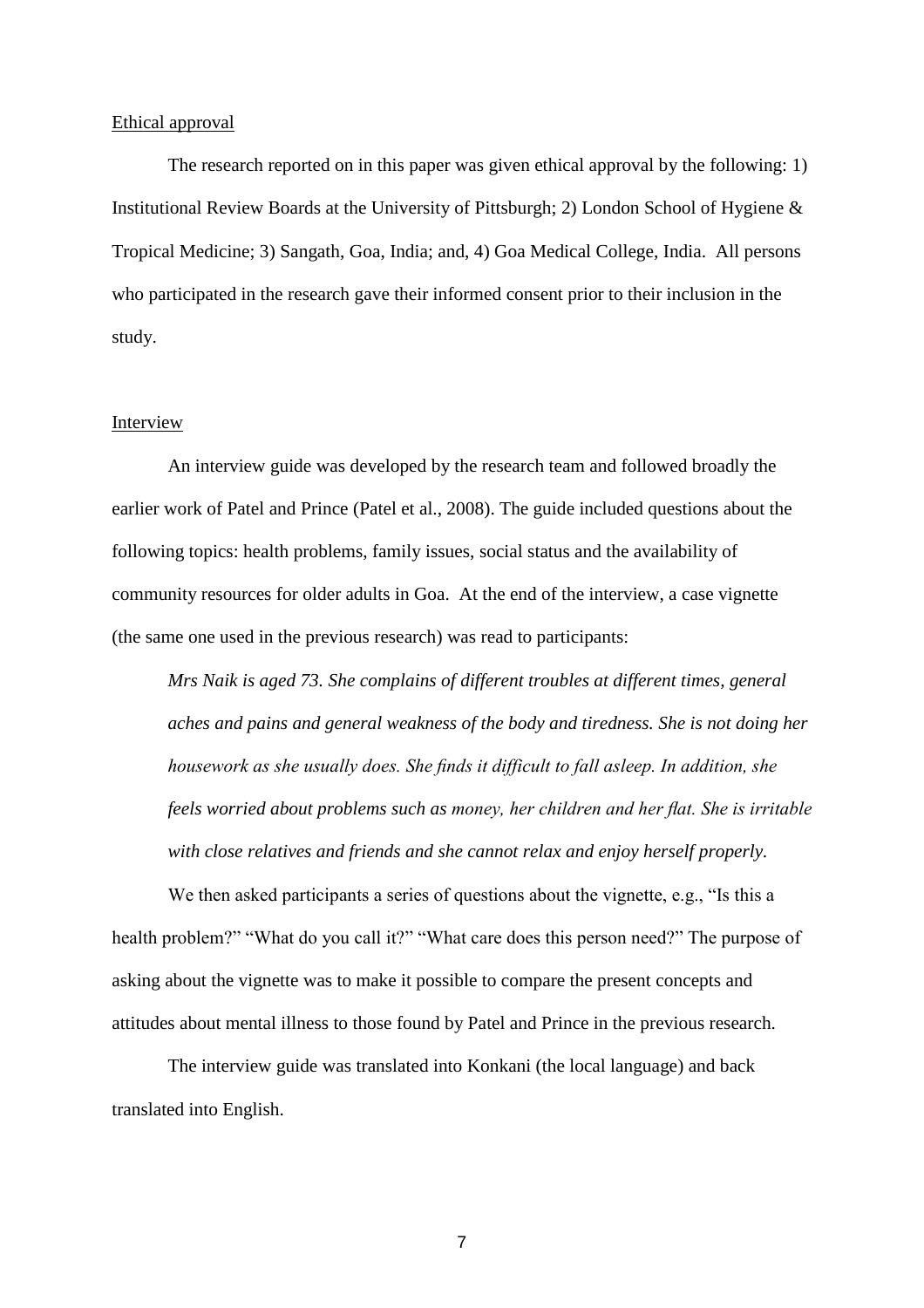All but one of the interviews were conducted in Konkani, the local language of Goa. One interview was conducted in English. Of the ten interviews in the urban area, nine were conducted in the primary health centre. In the rural area, all ten interviews were conducted in the homes of participants. On average, interviews lasted an average of 45-60 minutes. After obtaining consent from participants, interviews were audio recorded then translated and transcribed into English. Translations were conducted by individuals who are fluent in Konkani and English. We did not conduct back-translation, but the research team reviewed all of the transcripts for accuracy.

#### Analysis:

During a research meeting in Goa, and informed by prior teleconferences and email communications, members of the research team read the transcripts and used the interview guide as an overall framework for coding (see above). We also identified emerging themes, e.g., uncertainty about the future, notions of old age, alcohol use, relations with daughters-inlaw and feelings of sadness. The final coding scheme was achieved by consensus. One of the researchers (AC) uploaded the transcripts into MAXQDA 11 (software for the analysis of qualitative data – [http://www.maxqda.com/\)](http://www.maxqda.com/) and applied the coding scheme. The other researcher (FA) inserted the codes into Word™ files of the transcripts. AC then compared and reconciled any differences in how the codes were applied and created a final MAXQDA 11 file to be used for the analyses. In the course of analyzing the transcripts several additional themes emerged, e.g., causal attributions of physical and mental illnesses and the importance of food. and AC created and applied the new codes to the analysis file.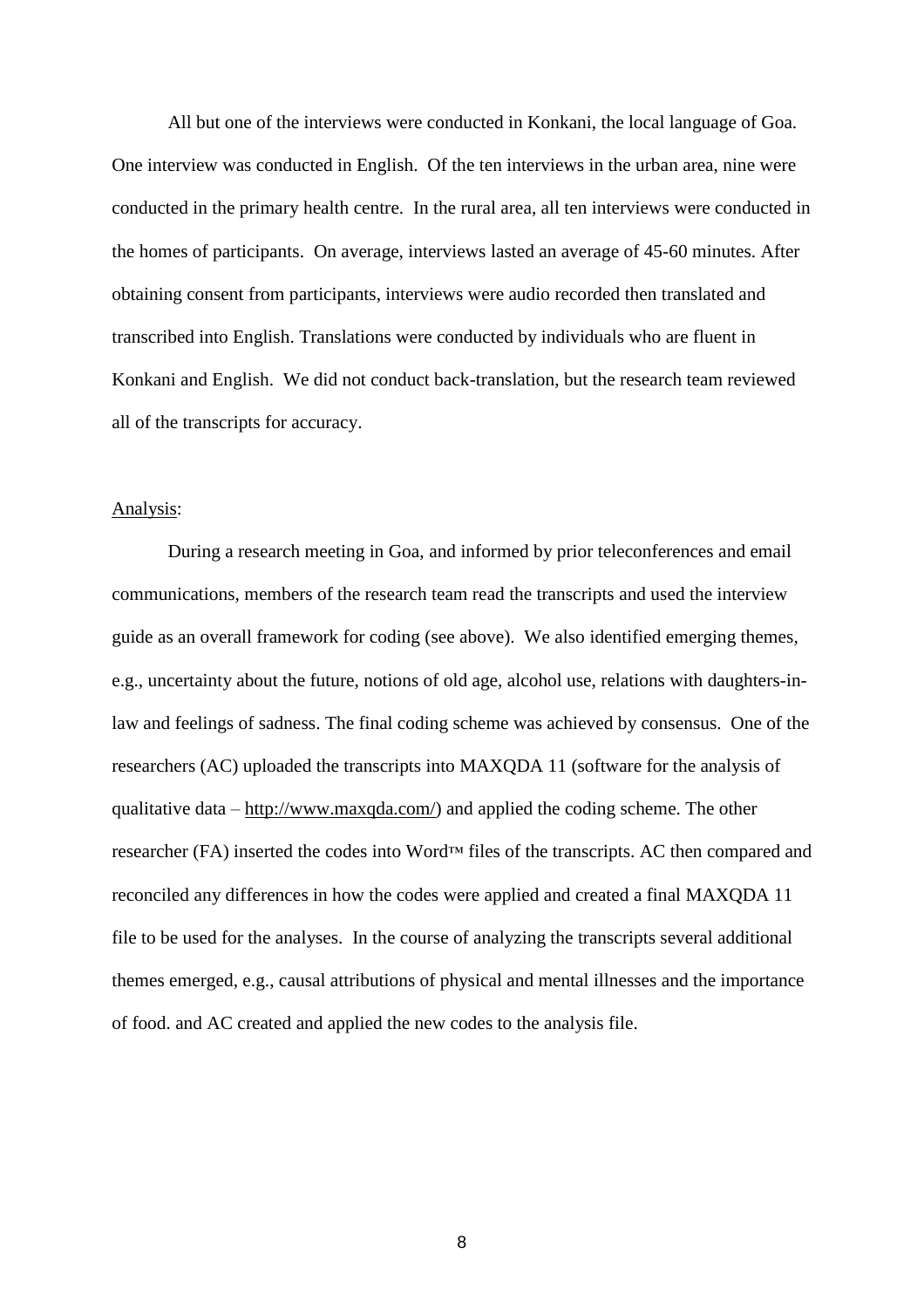### **Results**

### *Notions of old age*

Three-quarters of the participants made statements that reflected feelings about what it meant to grow old. These statements depicted mostly negative beliefs, many reflecting a fatalism about decline in health status ("In old age there is always health damage" and "Once you become old, people get fever, they start coughing, anything could happen, legs pain, they get cold.") and resignation about diminishment of physical capacity ( "Once you have become old you can't do anything").

Participants, half of whom had experienced the death of a spouse, also expressed fears of being widowed or incapacitated. In regard to widowhood, the following statement is illustrative of the practical challenges: "She has no one; no husband, no children. Who will cook and serve her food?...Who will get her rice, logs to put [on the] fire?" Participants also recognized the emotional challenges of widowhood. For example, one participant spoke of the pain and sadness of being widowed: "The one who survives will constantly get thoughts of their partner. If he was alive they would have stayed happily together. They will not like to continue living." And another participant spoke of the risk of premature mortality that is a risk of being widowed: "It happens many times. Husband and wife are very much fine, and…if one person dies...the other dies very soon."

The fear of becoming incapacitated by illness was expressed by six participants. Above all, there were the practicalities: "If I don't feel well, who will get things from the shop? I am not able to walk, who will cook food? If I become bedridden who will cook and serve food for me?" The fear of incapacity prompted one participant to say, "Anything can happen anytime to old people...I just think and pray to God for happy death." And this fear brought another to similar feelings: "Hope God remembers me suddenly if I become bedridden<sup>"</sup>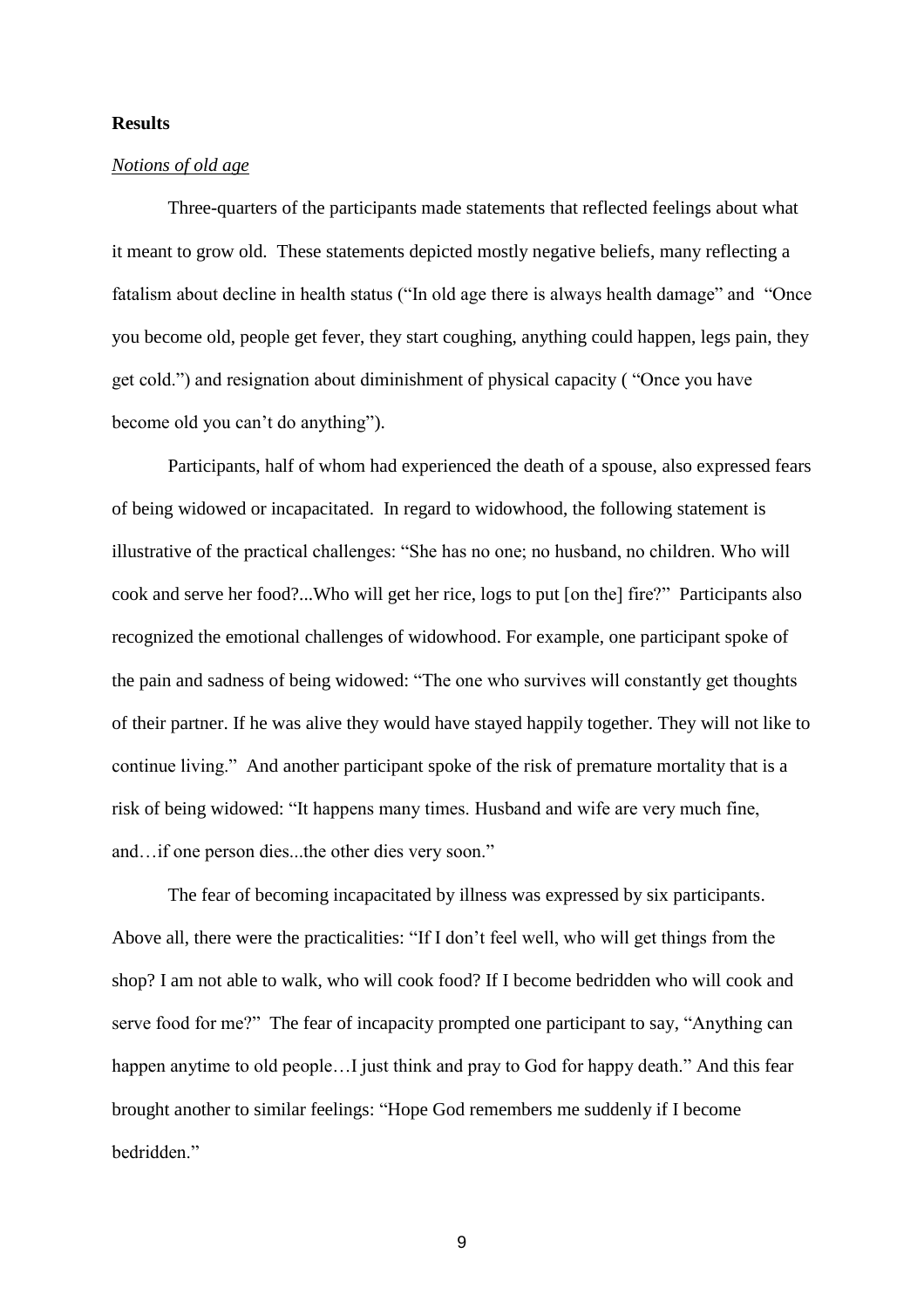### *Health conditions*

Participants were asked about their health conditions and their perceptions of the health of older adults in Goa, in general. The most frequently reported condition was pain in the joints  $(n=15)$ , which was predominately associated with knee pain  $(n=11)$ . Diabetes  $(n=11)$ , heart disease  $(n=10)$ , with an additional 3 reports of blood pressure problems), respiratory ailments, e.g., colds, asthma (n=9), and visual problems (n=6) were also reported. In some cases, it was difficult to determine the exact nature of the health condition, e.g., "When I walk, this body of mine gets very tired and my head starts paining and I feel giddy. Once I start feeling giddy I can't walk properly and I wait thinking that I will fall…."

Six participants spoke of increases in illness among older adults in Goa. Two attributed this to the loss of an idyllic past when people had better eating habits and, as a result lived to be more than 100 years old. In a similar vein, one participant attributed supposed increases in illness to "adulterated" food. Another participant compared life in Goa to an idealized world elsewhere and asserted, "Abroad people live for 110 to 120 years [but] here people die just like that." A fourth participant attributed the increase in illness because of "adulterated" food, while the two others believed that alcohol – "Now everyone drinks too much" – and women having only one child were responsible for shortened life expectancies.

Participants used the terms "tension," "stress," "worry" and "thinking" to refer to states of emotional distress, and attributed the distress to social factors or health problems: 1) family relationships or worrying about their adult children  $(N=12)$ , e.g., "When my children trouble me I feel like committing suicide;" and, 2) being alone, especially after the death of a spouse  $(N=13)$ , e.g., "The one who survives will constantly get thoughts of their partner…They will not like to continue living anymore." Five participants also believed that states of distress could lead to physical ill health, e.g., "If the children misbehave then they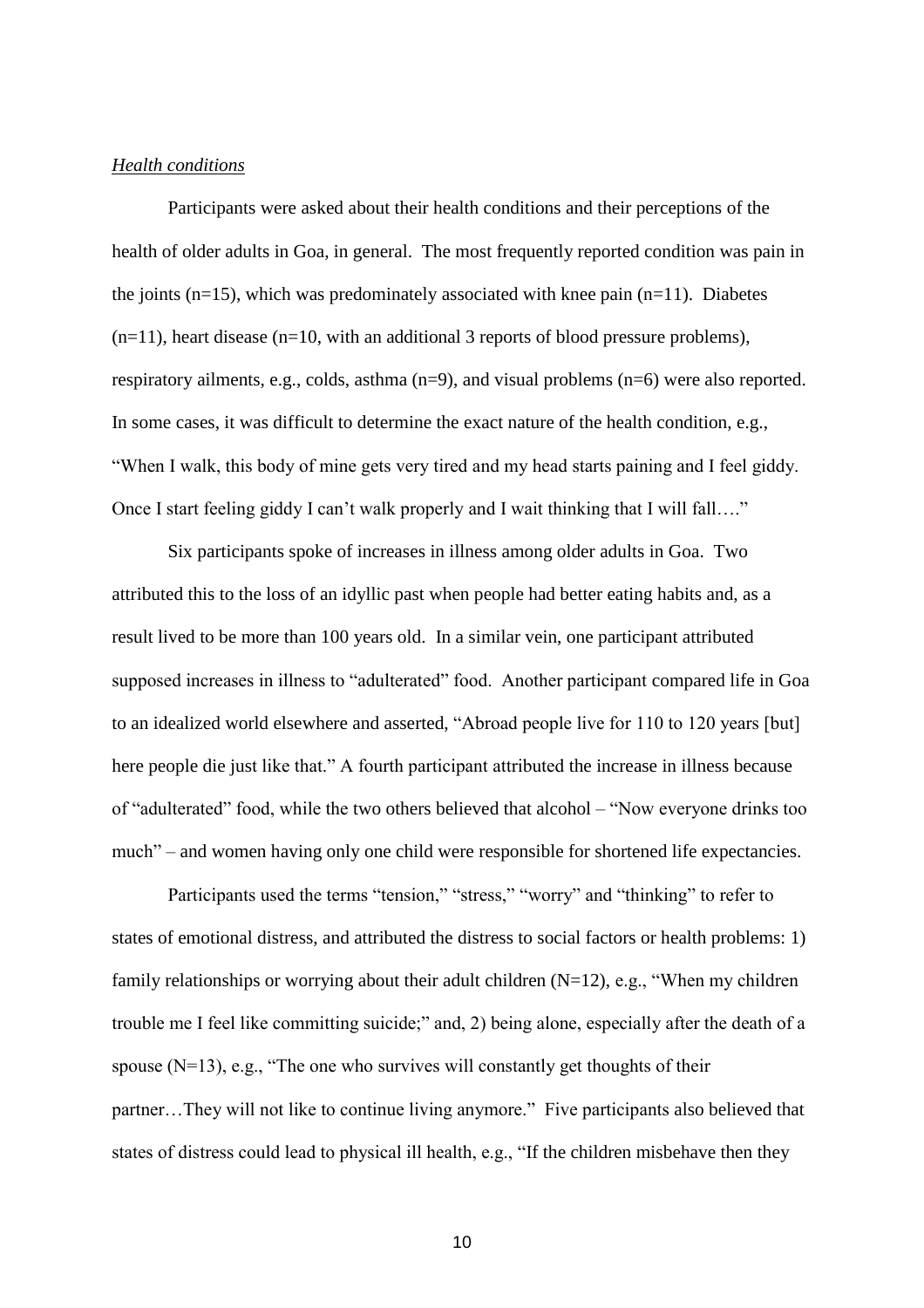think. If there are lots of children in the house, they are not able to feed them, this also is a reason to think. Thinking a lot on such matters can affect blood pressure. They can get high BP and headache."

#### *Neglect and abuse*

Older adults in Goa are subjected to neglect and abuse. Fourteen participants reported fights (especially over money and property), abusive language, and a perception that older adults were not wanted. Eight participants reported older adults were beaten, and five stated the beatings were the result of children drinking alcohol: "Some [children or family members] drink alcohol and come and beat them. They say they want food, if it's not there they beat, break their head…They ask for money, if you don't give they beat."

Fifteen participants stated money and property were sources of family tensions and disputes that ranged from losing respect if the older adult had no money to being abused. In regard to money, one participant reported, "If [children] do not get their mother's money, she is beaten. This happens in most of the houses," and, in regard to property, another stated, "If elders have property and they don't give it to children then son gets angry." Still another participant observed, "Some [children] take away the money and property and throw the old people out of the house."

It must be noted, however, that none of the participants reported being beaten or abused themselves. If any had reported abuse to themselves, this would have been reported to the appropriate authorities, as per our risk management protocol.

# *Daughters in law*

The interviews revealed the complexity of the relationship between older adults and their daughters-in-law, and how this relationship was a critical element in family relations.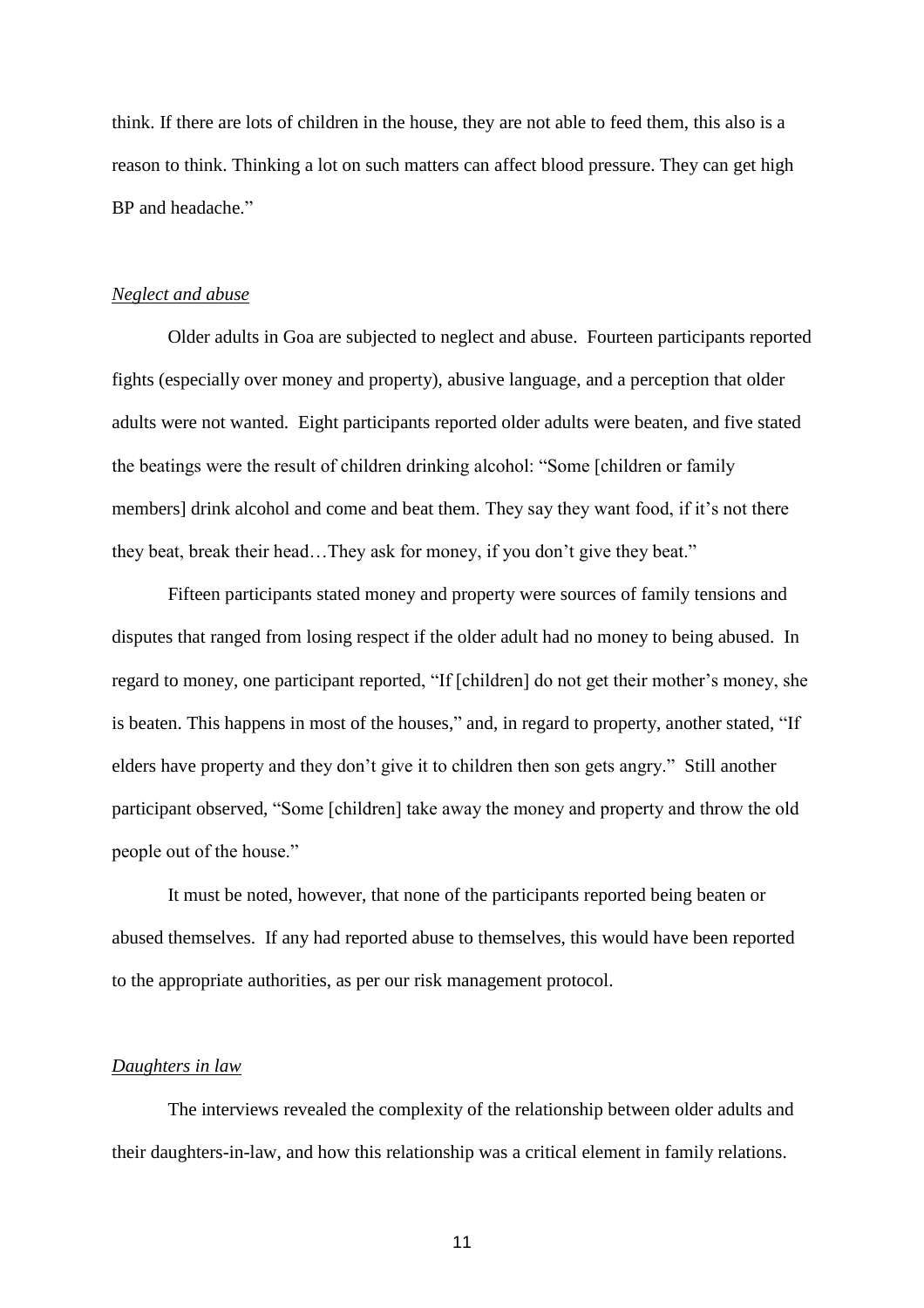For the most part, participants described this relationship was a source of conflict and how daughters-in-law don't respect their mothers-in-law. The marriage of a son often marked a sharp disruption in family relations, e.g., "Once the son gets married and the daughter-in-law comes in the house, there are problems." Another participant spoke of how changes in social roles, which have been brought about by economic development, have resulted in strained relationships, e.g., "When the mother-in-law used to move about for work, she used to get money. Now she has to depend on her daughter-in-law for money… this becomes a reason for fights." And one participant reported that daughters-in-law "beat the old people."

However, not all participants believed this relationship was necessarily negative. At least five participants would agree with the following: "The situation differs in each house. In some houses the mother-in-law and daughter-in-law go well together. The daughter-in-law is like her daughter. While in some houses there is friction."

### *Complexity of family relations*

The complexity of family relationships is best represented in what older adults expressed in regard to whether they wanted to live independently or with their families. Despite conflicts around money and property, the strained relationships between mothers-inlaw and daughters-in-law, and the reports of neglect and abuse, 16 of the participants reported a preference to live with family. The primary reasons were practical. For example, "How can [older adults] stay alone? They must be with their children or else who will take them to the doctor when they fall sick?" Another participant stated, "There's lot of danger staying alone…If in future any problem happens then family is required…There are loads of benefits living together with children." One of the benefits is getting and preparing food: "Only if my family gives me, then I will have my food."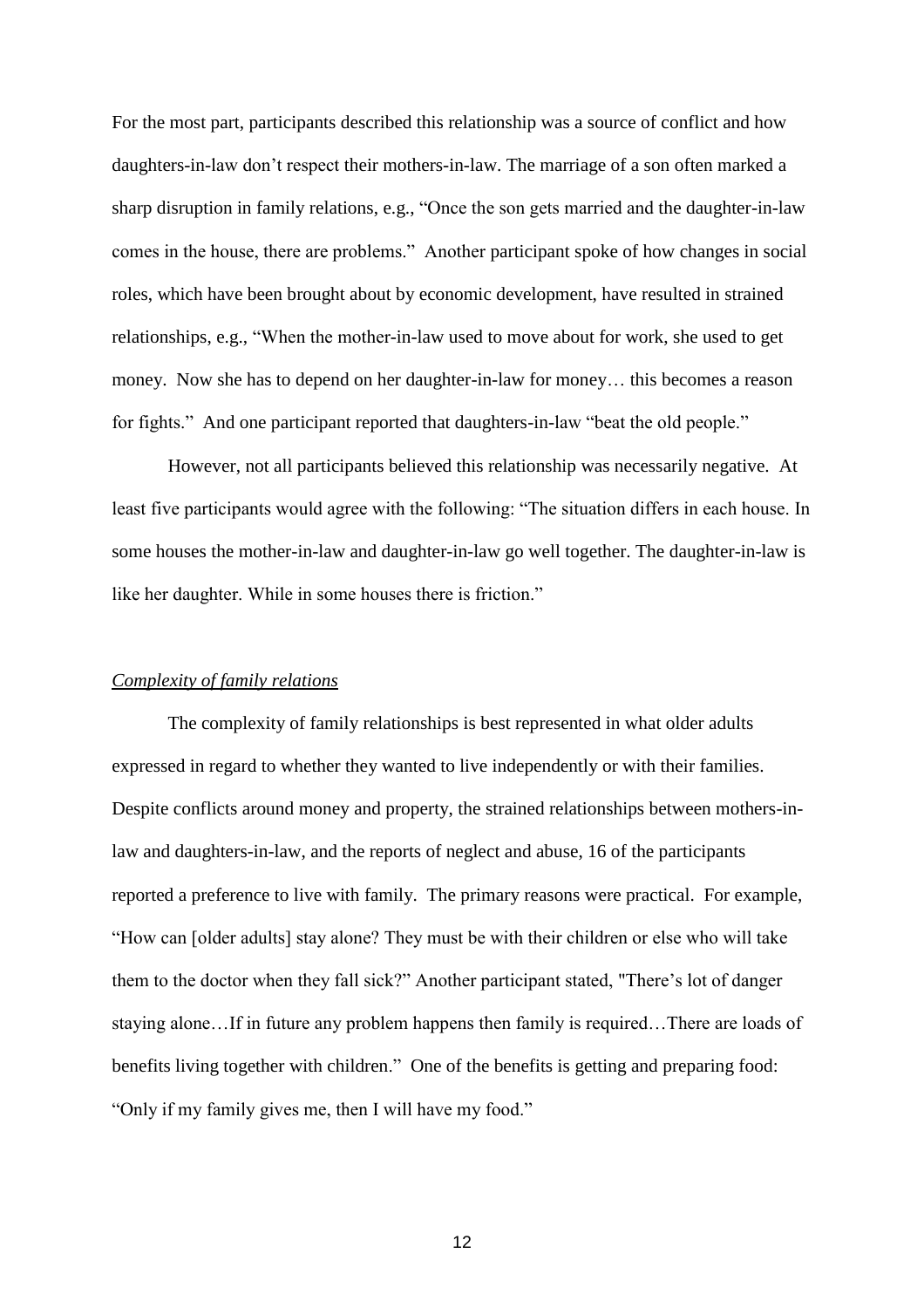Aside from the practicalities of daily living or in the event of health crises, about half of the participants  $(N=9)$  spoke of the emotional benefits of living with their families, e.g., "There is too much tension if you stay alone." One participant spoke of the need for companionship, while another spoke of how being alone posed a risk to emotional wellbeing: "When they stay alone they will think. If they stay with family then they can tell their problems." And one participant expressed fear at the prospect of living alone, "When you stay alone there is fear. I feel I need people in the house." Finally, one stated that older adults preferred to live with their extended families, "because they need companionship."

Although the practicalities and emotional benefits of living with family were generally acknowledged by participants, some also reported the difficulties. For example, one participant stated "Staying together is good," but then went on to note the challenge of living with a daughter-in-law and that "children now a day drink and start abusing." Thus, the participant concluded, "it is better for me to stay separate." The challenge of living with a daughter-in-law was also noted by another participant who said, "I want to stay with my children but what to do they do not like me. They are trained by their wives to stay away from their parents."

### *Social roles and community resources*

All of the participants reported that older adults took part in household chores, e.g., cooking, cleaning, laundry and child care. At the same time, most participants  $(N=16)$ reported that outside of the home there were no designated roles or work for older adults. Six participants felt there should be work for older adults, e.g., "Something should be there, some light work," with the implication this would supplement the pensions available to older adults. Only four participants reported they or people they knew were engaged in such work as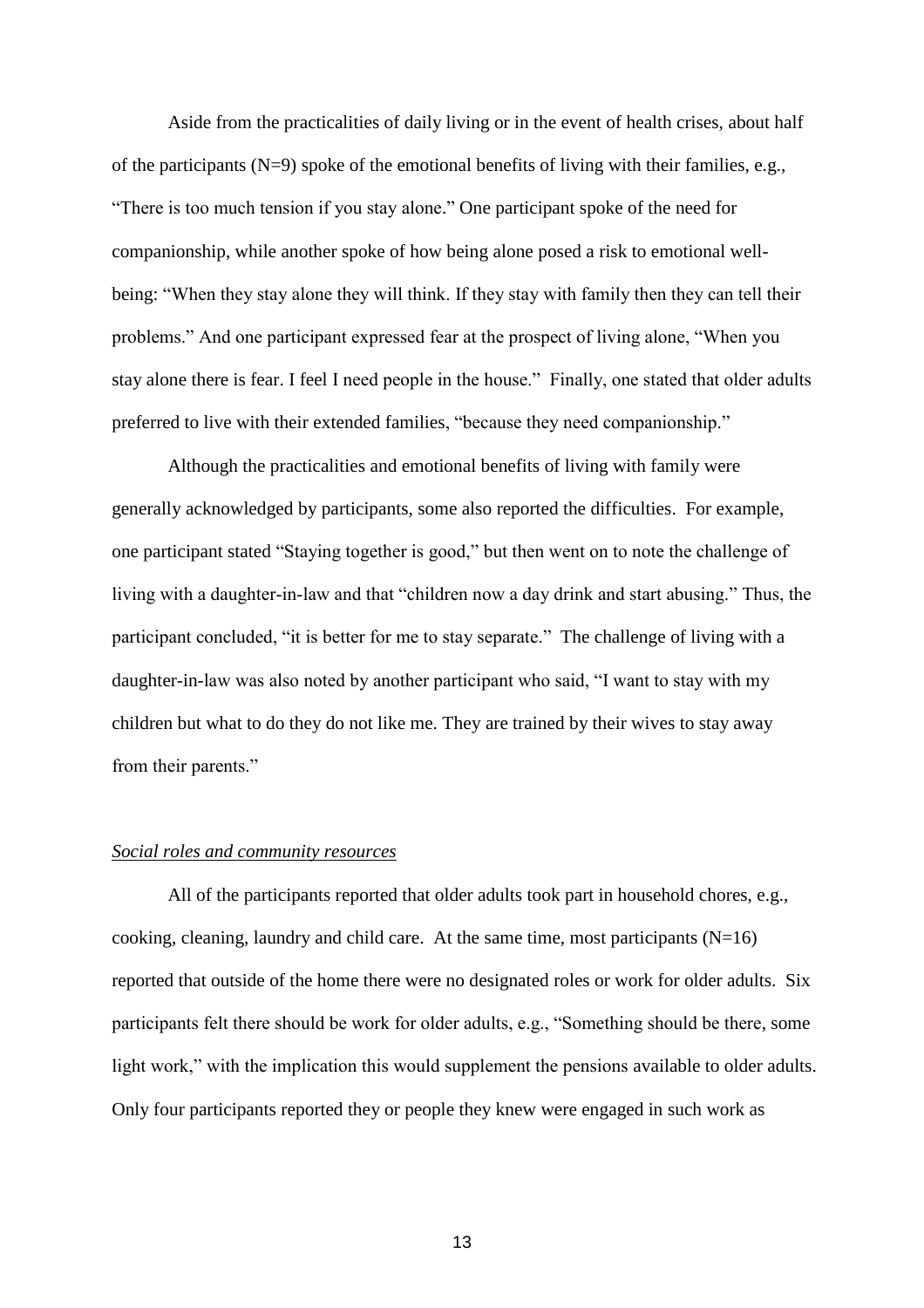selling food (bananas, rice, coconuts), working on cashew plantations, or gathering and selling wood.

A majority of participants  $(N=13)$  believed older adults were generally shown respect by members of their communities. A typical statement was, "Elders are respected, people speak to them well, be good to them." Four participants did not give definitive answers, e.g., "Who will tell? I don't know to say." Of the remaining three participants, one spoke of how the younger generation did not respect older adults, another said, "I do not have a position in the society," and one made contradictory statements.

Participants reported they did not know of any community resources, e.g., clubs for older adults. At the same time, all but three of the participants spoke of how older adults are now eligible to receive Rs 2,000 per month from the Dayan and Security Scheme of the Department of Social Welfare, Government of Goa. Older adults (one per household) who do not have any other source of income are eligible for the scheme.

# *The vignette*

When asked what they would call the woman's condition, half of the participants (n=10) provided non-specific responses, e.g., "You can say she faces some problem," or "She needs help," or could not give it a name. Only two participants identified the woman's condition as a psychological problem or mental illness, while the remaining participants (N=8) either used non-specific terms, e.g., "Her health is not well from within," or "She has some problem with her head," or used the common idioms of distress "worry" and "tension." When asked if they had heard of "depression" or if they thought the woman in the vignette had depression, only four participants answered positively, although their answers were vague, e.g., "It could be depression; there is pressure on the brain."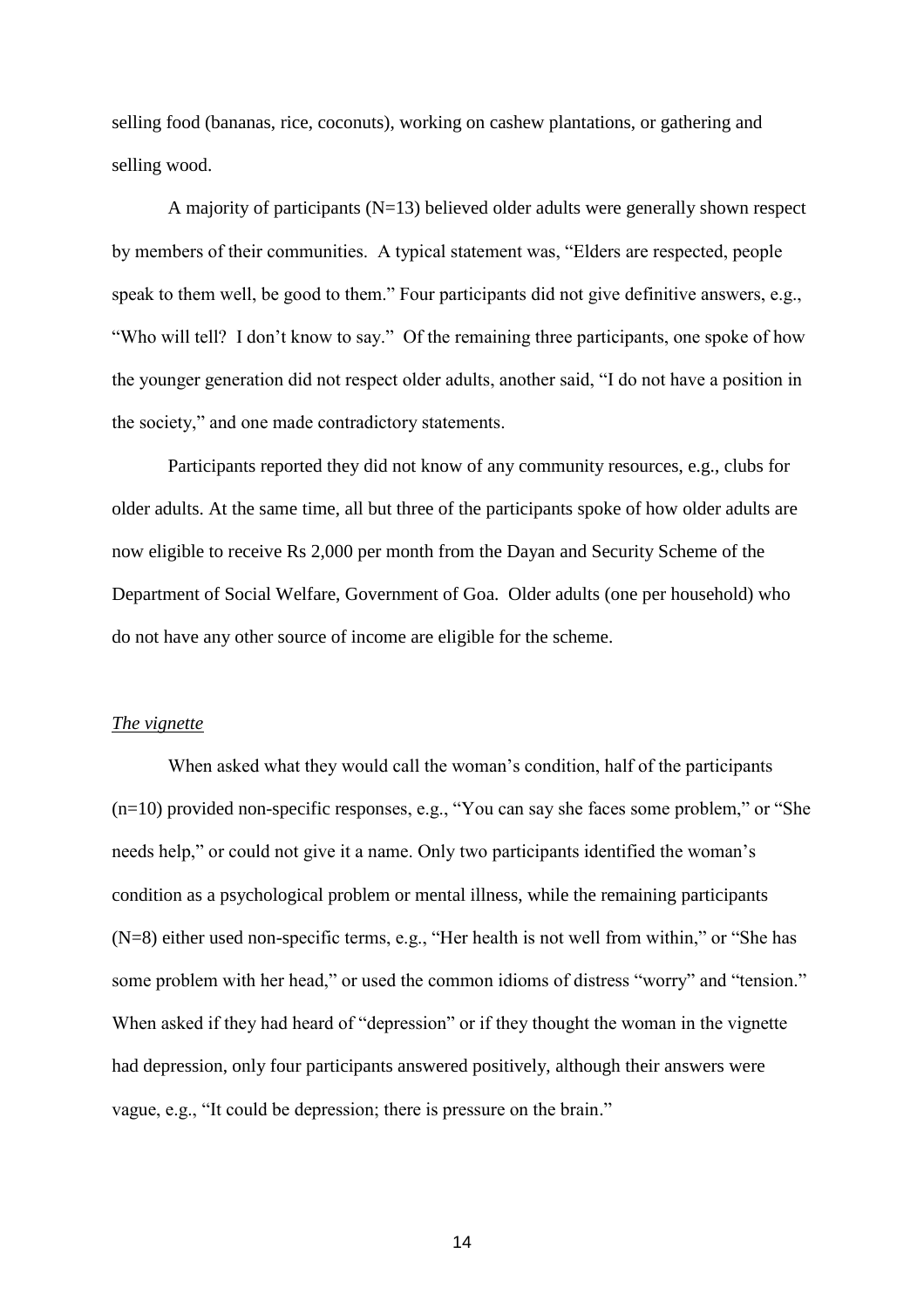Participants mostly attributed the woman's behaviour to social factors such as lack of money and relationships with her children that, in turn, resulted in tension, stress, worry or thinking. One participant agreed the woman had a health problem, but attributed it to, "She keeps thinking about children." Similarly, another participant who did not believe the woman had a health problem believed the woman's her distress was, "because her children don't care for her." Five participants suggested old age was the cause of the woman's behavior.

When asked what care would help the woman, a majority of participants  $(N=13)$ thought the woman needed to consult a doctor, including two who mentioned psychiatrists, specifically. One participant suggested the woman needed to take pills to help her sleep, but did not mention the need to see a doctor. Nine participants believed the woman would feel better if she spoke with others, e.g., neighbors or family, and that family members should initiate conversations with the woman. One participant stated the woman should not be alone: "If she is staying with people this thing will not come, because she will be sharing with each other." The need for family support extended to practical matters as well, e.g., seven participants cited the need to make certain that she had food.

# **Discussion**

There is scant qualitative research about the lives of older adults in Goa. The interviews conducted during our pilot project to develop an intervention to prevent late-life depression provide a unique opportunity to better understand the lives of older adults in Goa and those factors that have significant consequences for their well-being and may put them at risk for depression. Furthermore, our research takes advantage of a unique opportunity to visit the earlier work of Patel and Prince (2001). In general, our findings are in accord with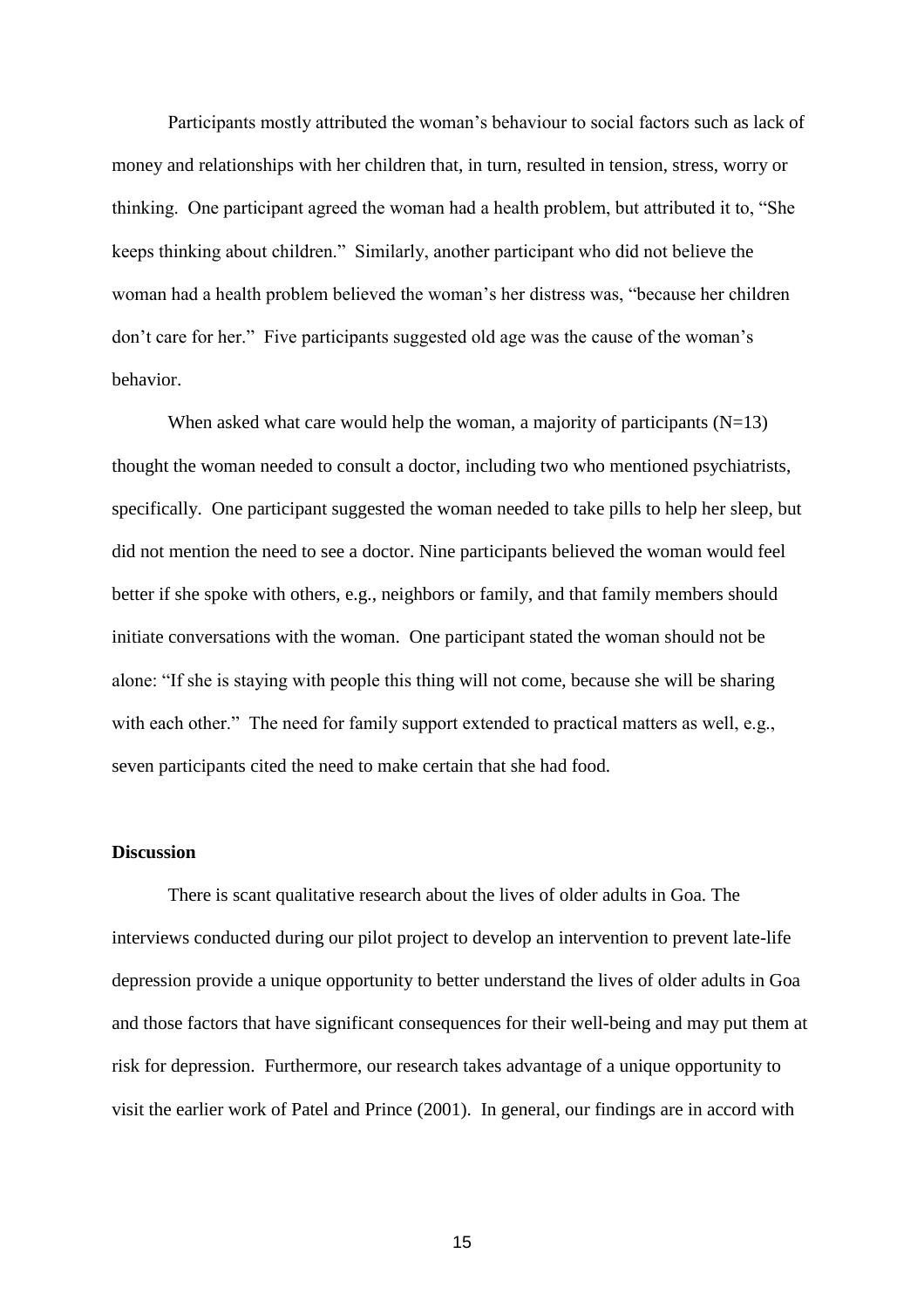that earlier research, as well as our experiences of working with older adults in Pittsburgh and in the Netherlands.

Health conditions such as pain in the knees, heart disease, diabetes and respiratory ailments were particular concerns for the participants in the current study. Although this is consistent with the findings of Patel and Prince, there was, however, one important difference: whereas diabetes was mentioned in only one of five focus groups in the earlier study, more than half of participants in the current study expressed concerns about diabetes. No doubt this reflects the rapid increase in diabetes in India during the past two decades (Patel et al., 2011), and in Goa, specifically (Vaz, Ferreira, Kulkarni, & Vaz, 2011). The concerns about health conditions, diabetes and physical disability in particular, are consistent with our experiences in Pittsburgh, especially with African-American participants (Reynolds III et al., 2012; Reynolds III et al., 2014), and the Netherlands (Haringsma, Engels, Cuijpers, & Spinhoven, 2006; Onrust, Willemse, van den Bout, & Cuijpers, 2010; Zegwaard, Aartsen, Grypdonck, & Cuijpers, 2013). Given that depression is frequently co-morbid with chronic diseases and is also associated with relatively poor health outcomes (Moussavi et al., 2007), these findings suggest the need for efforts to prevent late-life depression to include a component about the management of chronic health conditions.

Many participants articulated notions about what it meant to be old. Not surprisingly, many of their statements conveyed a sense of uncertainty about the future, e.g., fears of becoming widowed or incapacitated by illness. These concerns mirror those of the participants in the study by Patel and Prince, especially the prospect of becoming bedridden and dependent on their children.

On first impression, both studies found that older adults in Goa command respect. On closer inspection, however, this respect appears to be either a veneer or that it is on the wane. For example, some participants in the current study claimed the younger generation lacked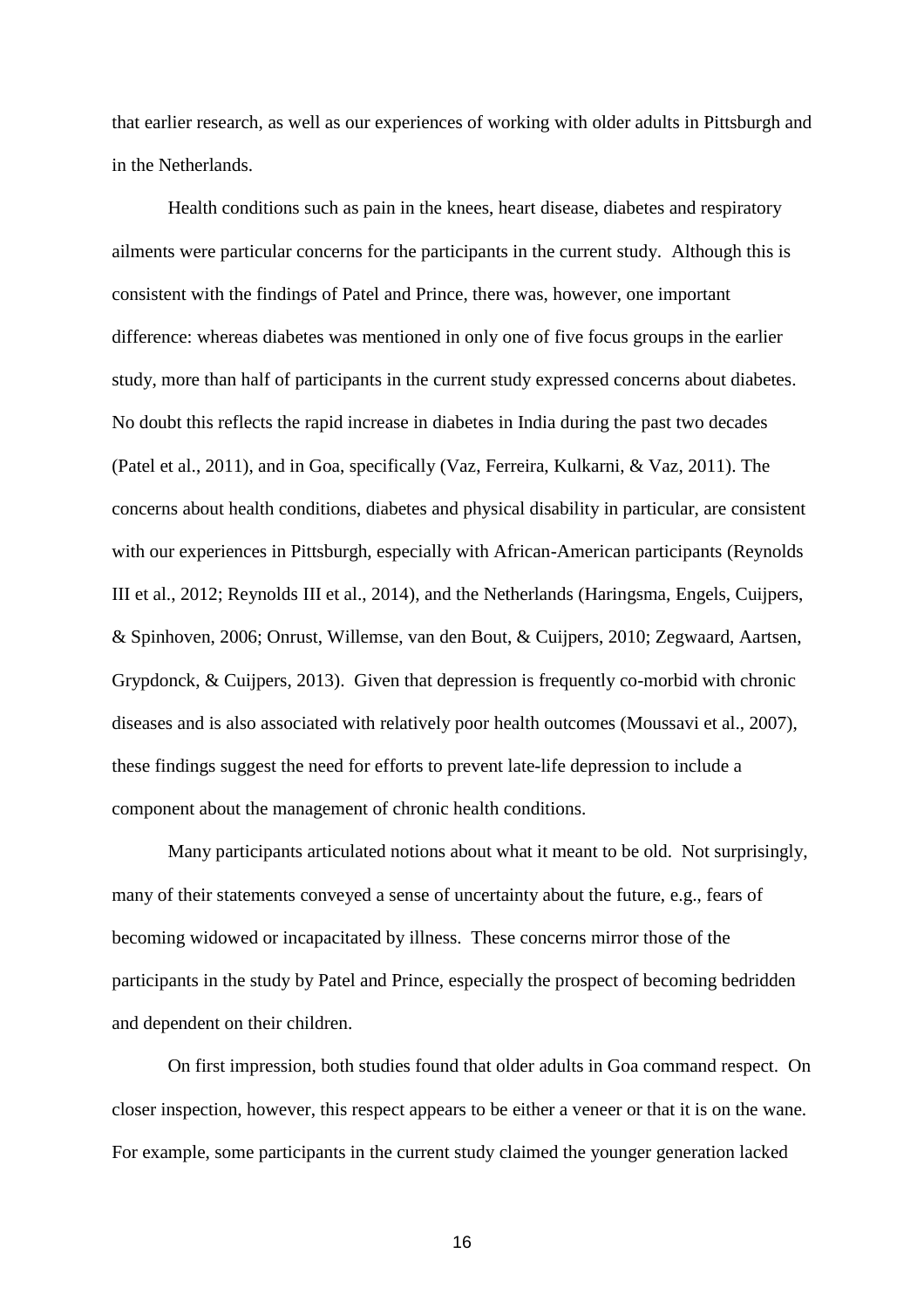respect for older adults and that changing social roles, e.g., daughters-in-law working outside the home and earning money, were causing tensions between the generations. Certainly the reports of neglect and abuse in the studies call into question the extent of respect actually bestowed on older adults.

Since the earlier study, the government pension scheme for older adults has increased from Rs100 to Rs 2,000 per month. At the time of the previous study, Rs100 could buy about 5 kilos of rice or sugar. With the current pension, it is possible to purchase considerably more: approximately 10 kilos of rice, 2 kilos of wheat, one piece of fruit per day, as well as gas, vegetables and pay for a proportion of electricity and water bills. Having a Senior Citizen Card also provides benefits, e.g., travel concessions. In addition, it appears that getting these benefits has become easier, i.e., the previous study reported that few people were taking advantage of the scheme because of bureaucratic hurdles, while the participants in the current study gave the impression that most older adults were receiving the pension.

Differences over time in the availability of community resources are more complicated to assess. Patel and Prince reported the absence of clubs for older adults, and reports by participants in the current study agree with this. However, according to one of the authors (AD), the government of Goa and several churches have been initiating programmes for older adults, e.g., day care centers, public libraries, and clubs. While it may be true that not all of these initiatives have reached the neighborhoods in which the participants lived, it is certainly true the participants were not aware of community resources that may exist. This suggests a need for depression treatment and prevention programmes to include a social work component that will inform older adults of these resources and then help them to take advantage of the resources that are available.

Four issues emerged from the current study in regard to the complexity and, at times, conflictual relationships between older adults and their families. First, money and ownership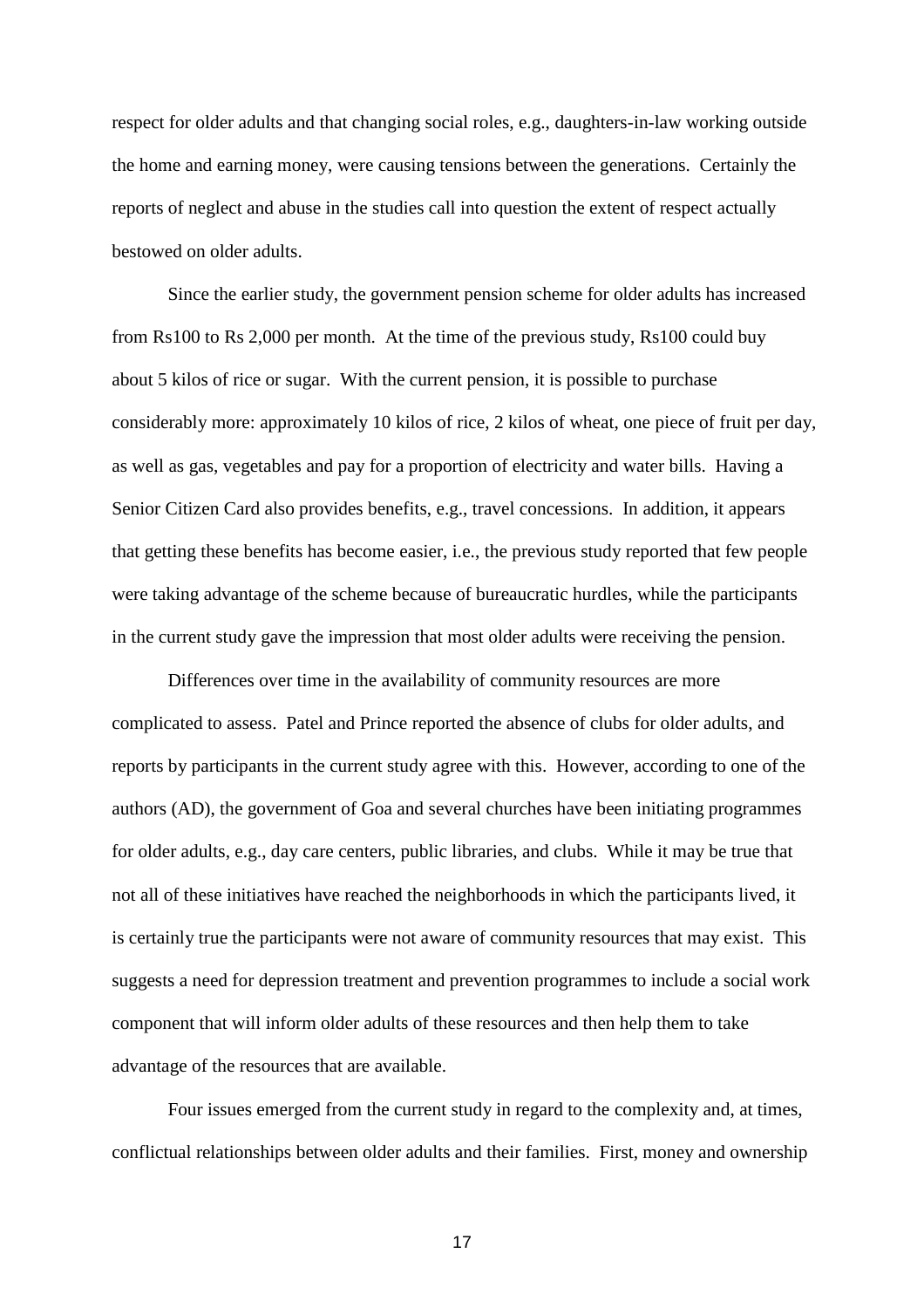of property figured prominently, especially as a source of conflict and, potentially, abuse of older family members. This was also reported by Patel and Prince. Second, the custom of daughters-in-law living with the families of their husbands (or at least in the same community) often leads to strained relationships with older in-laws who are dependent on their male children. Third, participants reported that neglect and abuse of older adults were frequent, although none of the participants said they had been neglected or abused. Nevertheless, fear of maltreatment, whether actual or anticipated, have negative consequences for emotional well-being. These impressions are congruent with the earlier research in Goa. Fourth, much like their counterparts in the previous research, participants in the current study recognized that living with their families was fraught with potential problems. Yet, three-quarters of participants in the current study thought it was best to live with their families. To a great extent, this preference was based on practical matters, e.g., getting and cooking food and help with health care, as well as the positive effect of family life on emotional well-being.

Only half of the participants in the current study thought the woman in the vignette was suffering from a health problem. This is in broad agreement with the research by Patel and Prince. However, one possible difference is that although participants in the earlier study reported depression as common, few participants in the current study used or were familiar with the term "depression." Nevertheless, participants in both studies used similar terms to designate states of emotional distress, e.g., "worry" or "tension." Participants in both studies also attributed emotional distress mostly to social factors such as problematic family relationships, including disputes about money and property. The interpersonal, social and economic context for causes of emotional distress in old age is also prominent in our studies in Pittsburgh (Gilman, Bruce, et al., 2013; Gilman, Fitzmaurice, et al., 2013; Jimenez et al., 2015; Stahl, Albert, Dew, Lockovich, & Reynolds, 2014).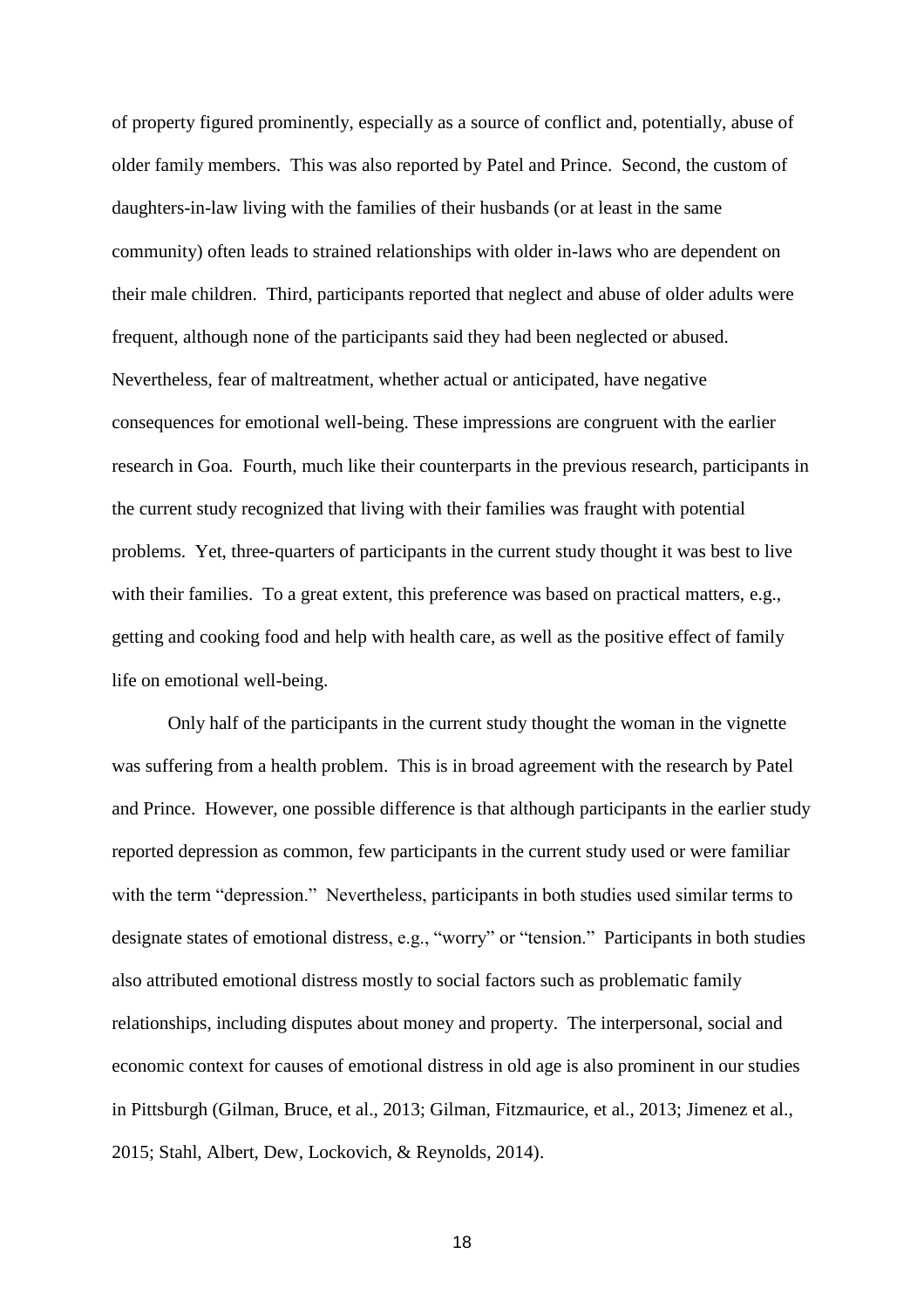Based on comparisons of findings from the current study and those of Patel and Prince it would appear that the conditions of life for older adults in Goa have not changed substantially during the past decade and a half. This is true, in particular, in regard to older adults' feelings of uncertainty about the future and the challenges of being dependent on their families. Furthermore, comparisons confirm that concepts of and the terms used to designate emotional distress have remained similar.

Several limitations of our research must be noted. First, the sample is relatively small and this must be considered when generalizing our results. For example, we cannot examine possible gender, religious or urban/rural differences. Second, it is possible that a larger sample that includes individuals from the community would provide other perspectives on the aging process and emotional well-being. Third, caution must be exercised when considering the comparisons with the research by Patel and Prince because their work examined concepts of depression and dementia among a more varied sample of participants. These details aside, the following gives us confidence in our findings: the external congruence of our findings with those of Patel and Prince; the internal congruence indicated by the saturation of information in the 20 interviews; and, that the sample was purposively derived from the population of interest (older adults attending primary care clinics) and was inclusive. Thus, we are confident that our findings, and their implications, will be transferable to our work in the future.

In conclusion, the findings reported here have at least three implications for the work we are now conducting on the development of an intervention to prevent depression among older adults in Goa. First, the term "depression" is unfamiliar in this context and use of the terms "worry," "tension" and "thinking" (with its implication of rumination) is preferable when speaking with older adults about emotional distress. Second, the interviewees' concerns about chronic health conditions, and the limits these put on the ability of older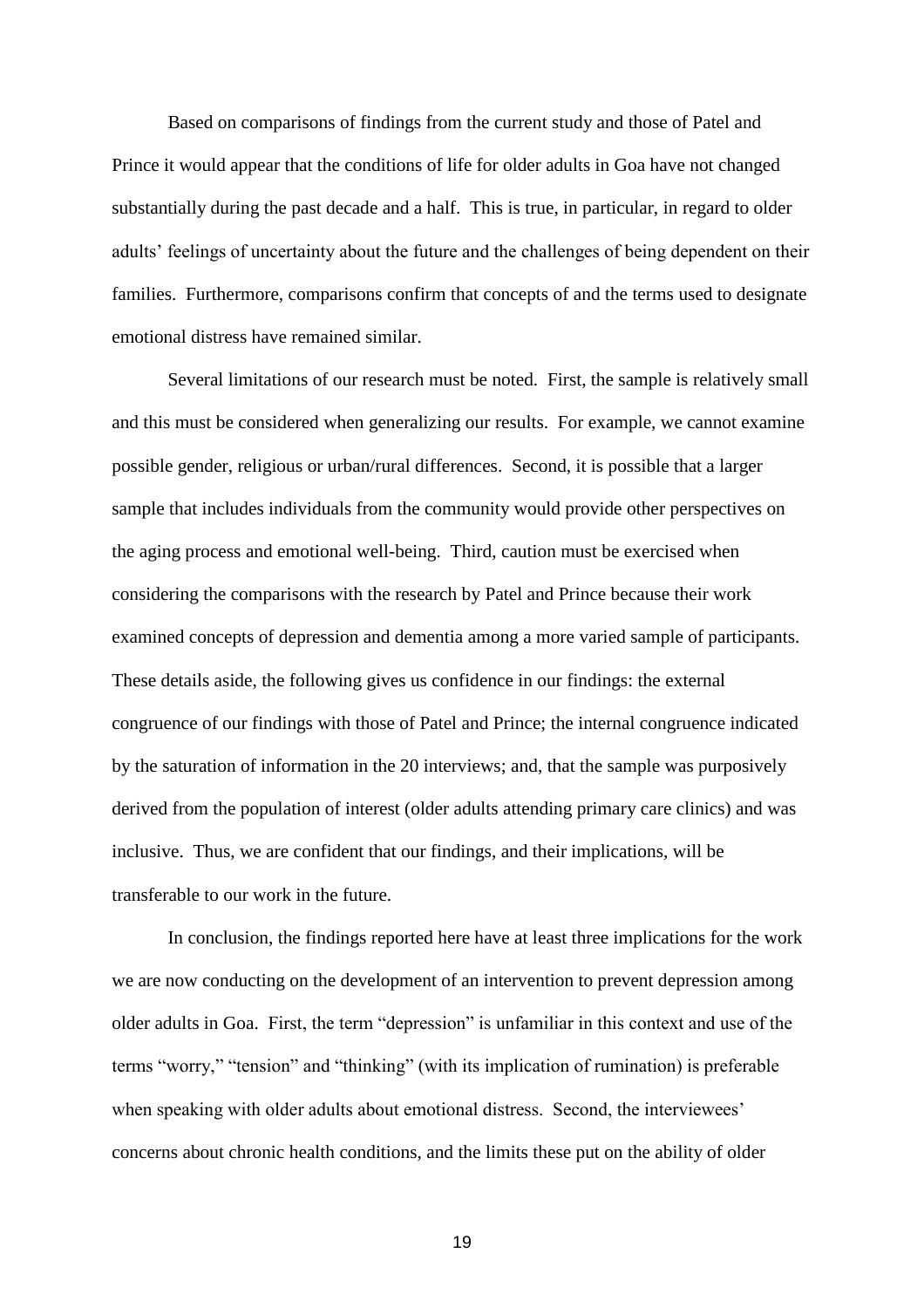adults to live independently, has become a paramount concern. Thus, the intervention now includes a component that offers information and management strategies for older adults who are experiencing chronic aches and pains. Counselors now also provide information about free medical services in Government hospitals. Third, given the attribution of emotional distress to social factors, especially family and financial issues, the intervention now places an emphasis on practical problems and the social realities of the lives of older adults in Goa. Thus, we now include a case management component to the intervention. This includes providing participants with information about accessing resources that will assist older adults to deal with such issues as finances, personal care, and remaining socially active, as well as supporting them to pursue solutions to these ongoing problems. In sum, our original intention to employ Problem Solving Therapy for Primary Care (Reynolds III et al., 2014) for implementation by lay counselors has undergone substantial adaptation in order to make it more acceptable and effective for older adults in Goa.

There is a fourth implication of our work, too. The evidence from Pittsburgh and the Netherlands appears to be congruent with the evidence in Goa: in all three settings health problems, increasing physical limitations, uncertainty about the future, social factors and challenging family issues shape the lives of older adults and may put them at risk for emotional distress.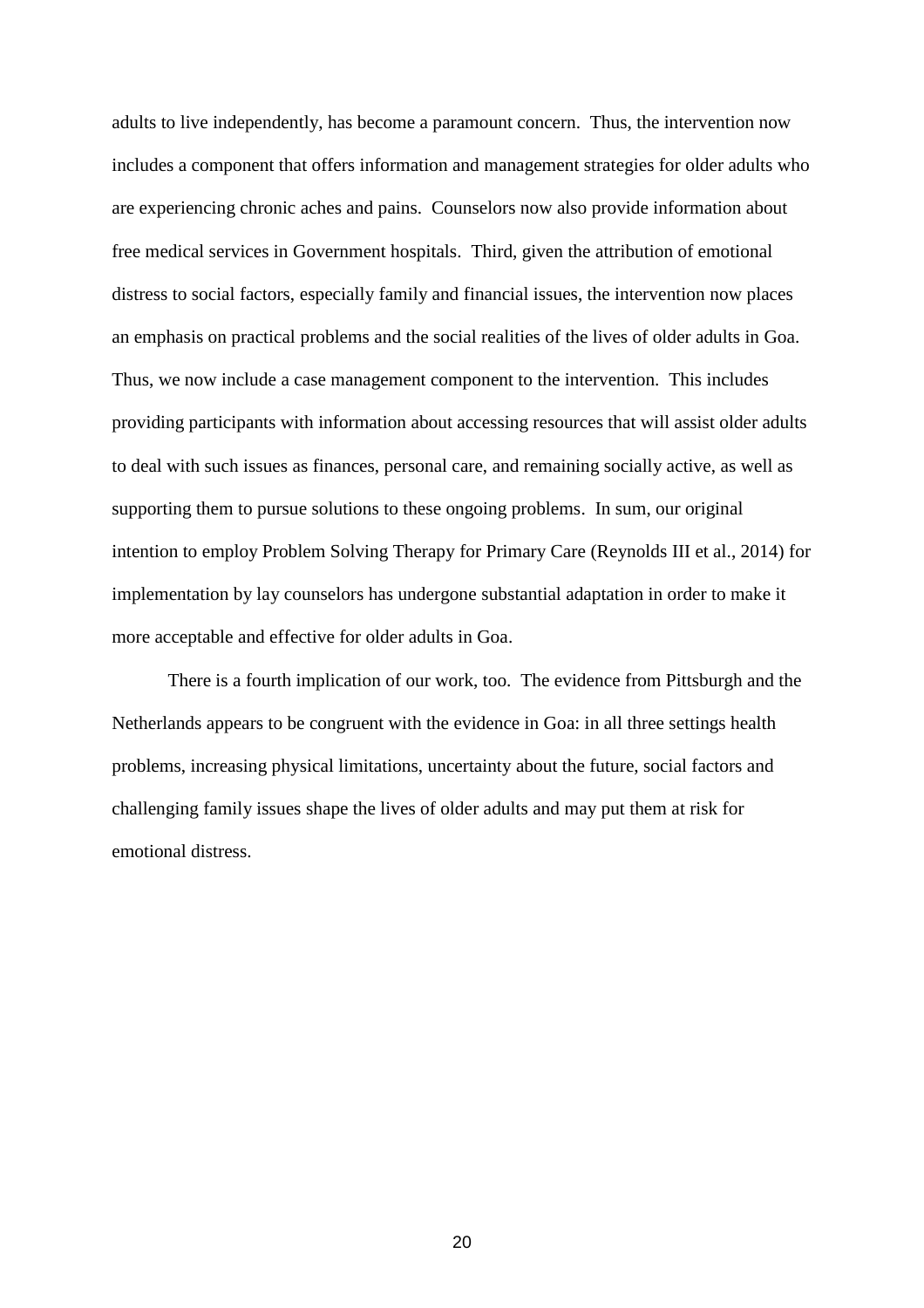#### **References**

- Census of India 2011. Population by religious communities. Retrieved from <http://www.censusindia.gov.in/2011census/c-01.html>
- Charlson, F. J., Baxter, A. J., Cheng, H. G., Shidhaye, R., & Whiteford, H. A. (2016). The burden of mental, neurological, and substance use disorders in China and India: a systematic analysis of community representative epidemiological studies. *The Lancet, 388*(10042), 376-389. doi:10.1016/s0140-6736(16)30590-6
- Cuijpers, P., Vogelzangs, N., Twisk, J., Kleiboer, A., Li, J., & Penninx, B. W. (2014). Comprehensive meta-analysis of excess mortality in depression in the general community versus patients with specific illnesses. *Am J Psychiatry, 171*(4), 453-462. doi:10.1176/appi.ajp.2013.13030325
- Diniz, B. S., Butters, M. A., Albert, S. M., Dew, M. A., & Reynolds, C. F., 3rd. (2013). Late-life depression and risk of vascular dementia and Alzheimer's disease: systematic review and metaanalysis of community-based cohort studies. *Br J Psychiatry, 202*(5), 329-335. doi:10.1192/bjp.bp.112.118307
- Diniz, B. S., Reynolds, C. F., 3rd, Butters, M. A., Dew, M. A., Firmo, J. O., Lima-Costa, M. F., & Castro-Costa, E. (2014). The effect of gender, age, and symptom severity in late-life depression on the risk of all-cause mortality: the Bambui Cohort Study of Aging. *Depress Anxiety, 31*(9), 787-795. doi:10.1002/da.22226
- Gilman, S. E., Bruce, M. L., Ten Have, T., Alexopoulos, G. S., Mulsant, B. H., Reynolds, C. F., & Cohen, A. (2013). Social inequalities in depression and suicidal ideation among older primary care patients. *Social Psychiatry and Psychiatric Epidemiology, 48*(1), 59-69. doi:DOI 10.1007/s00127-012-0575-9
- Gilman, S. E., Fitzmaurice, G. M., Bruce, M. L., Ten Have, T., Glymour, M. M., Carliner, H., . . . Cohen, A. (2013). Economic Inequalities in the Effectiveness of a Primary Care Intervention for Depression and Suicidal Ideation. *Epidemiology, 24*(1), 14-22. doi:10.1097/EDE.0b013e3182762403
- Grover, S., & Malhotra, N. (2015). Depression in elderly: A review of Indian research. *Journal of Geriatric Mental Health, 2*(1), 4. doi:10.4103/2348-9995.161376
- Haringsma, R., Engels, G. I., Cuijpers, P., & Spinhoven, P. (2006). Effectiveness of the Coping With Depression (CWD) course for older adults provided by the community-based mental health care system in the Netherlands: a randomized controlled field trial. *Int Psychogeriatr, 18*(2), 307-325. doi:10.1017/S104161020500253X
- He, W., Muenchrath, M. N., & Kowal, P. (2012). *Shades of Gray: A Cross-Country Study of Health and Well-Being of the Older Populations in SAGE Countries, 2007–2010*. Washington, DC: U.S. Government Printing Office Retrieved from [http://indiaenvironmentportal.org.in/files/file/Shades of Gray.pdf](http://indiaenvironmentportal.org.in/files/file/Shades%20of%20Gray.pdf).
- Institute for Health Metrics and Evaluation. GBD: India. Retrieved from [http://www.healthdata.org/sites/default/files/files/.../ihme\\_gbd\\_country\\_report\\_india.pdf](http://www.healthdata.org/sites/default/files/files/.../ihme_gbd_country_report_india.pdf)
- Institute of Applied Manpower Research. (2011). *India human development report 2011: Towards social inclusion* (0198077580). Retrieved from New Delhi:
- Jimenez, D. E., Begley, A., Bartels, S. J., Alegria, M., Thomas, S. B., Quinn, S. C., & Reynolds, C. F., 3rd. (2015). Improving health-related quality of life in older African American and non-Latino White patients. *Am J Geriatr Psychiatry, 23*(6), 548-558. doi:10.1016/j.jagp.2014.08.001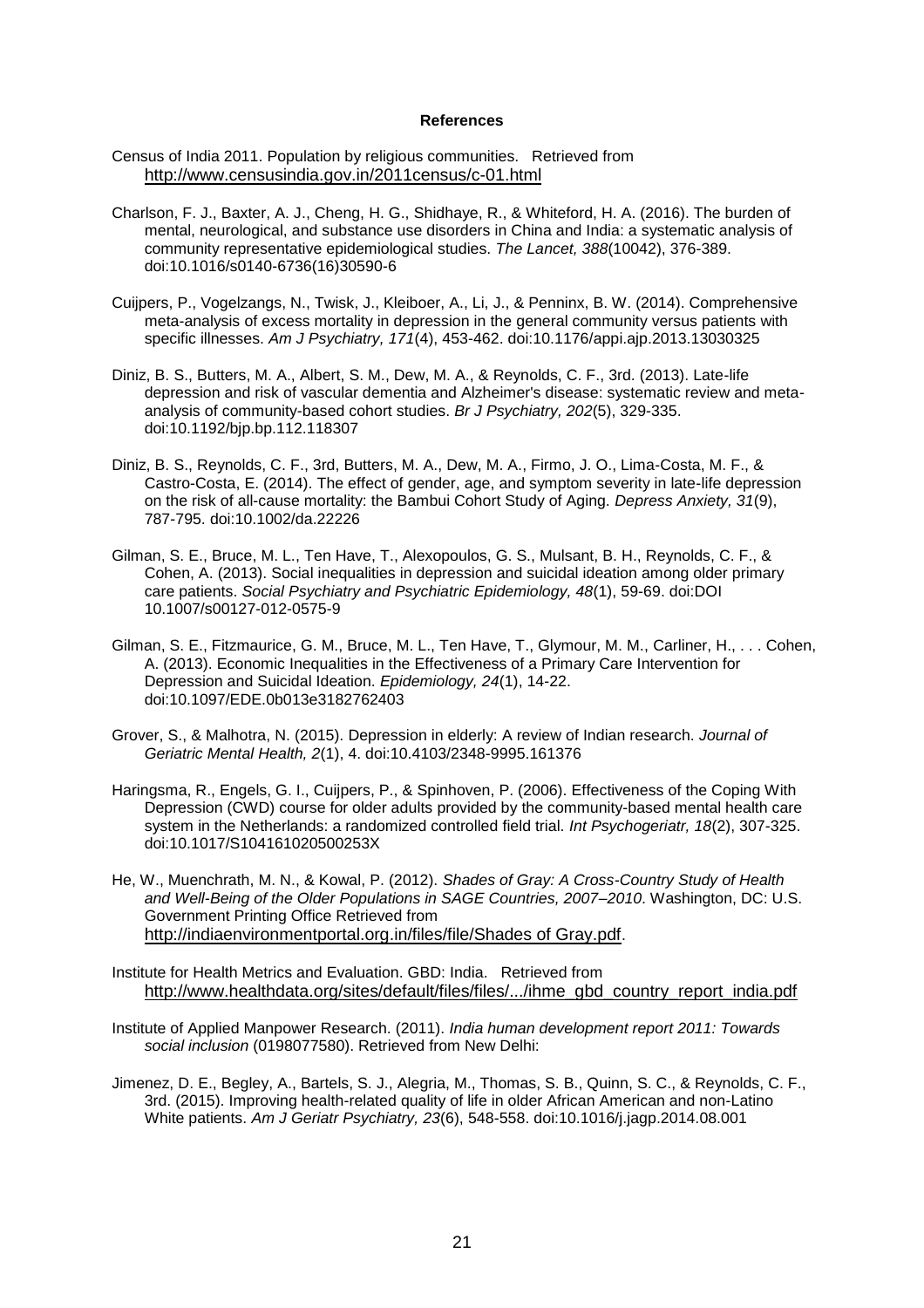- Moussavi, S., Chatterji, S., Verdes, E., Tandon, A., Patel, V., & Ustun, B. (2007). Depression, chronic diseases, and decrements in health: results from the World Health Surveys. *Lancet, 370*(9590), 851-858.
- Okereke, O. I., Lyness, J. M., Lotrich, F. E., & Reynolds, C. F., 3rd. (2013). Depression in Late-Life: a Focus on Prevention. *Focus (Am Psychiatr Publ), 11*(1), 22-31. doi:10.1176/appi.focus.11.1.22
- Onrust, S., Willemse, G., van den Bout, J., & Cuijpers, P. (2010). Effects of a visiting service for older widowed individuals: a randomized clinical trial. *Death Stud, 34*(9), 777-803.
- Patel, V., Araya, R., Chowdhary, N., King, M., Kirkwood, B., Nayak, S., . . . Weiss, H. A. (2008). Detecting common mental disorders in primary care in India: a comparison of five screening questionnaires. *Psychol Med, 38*(2), 221-228. doi:S0033291707002334 [pii] 10.1017/S0033291707002334
- Patel, V., Chatterji, S., Chisholm, D., Ebrahim, S., Gopalakrishna, G., Mathers, C., . . . Reddy, K. S. (2011). Chronic diseases and injuries in India. *The Lancet, 377*(9763), 413-428.
- Patel, V., & Prince, M. (2001). Ageing and mental health in a developing country: Who cares? qualitative studies from Goa, India. *Psychological Medicine, 31*, 29-38.
- Patel, V., Weiss, H., Chowdhary, N., Naik, S., Pednekar, S., Chatterjee, S., . . . Kirkwood, B. (2010). Effectiveness of an intervention led by lay health counsellors for depressive and anxiety disorders in primary care in Goa, India (MANAS): a cluster randomised controlled trial. *The Lancet, 376*(9758), 2086-2095.
- Reynolds III, C. F., Cuijpers, P., Patel, V., Cohen, A., Dias, A., Chowdhary, N., . . . Albert, S. M. (2012). Early intervention to reduce the global health and economic burden of major depression in older adults. *Annual Review of Public Health, 33*(1), 123-135. doi:doi:10.1146/annurevpublhealth-031811-124544
- Reynolds III, C. F., Thomas, S. B., Morse, J. Q., Anderson, S. J., Albert, S., Dew, M. A., . . . Butters, M. A. (2014). Early Intervention to Preempt Major Depression Among Older Black and White Adults. *Psychiatric Services, 65*(6), 765-773. doi:doi: 10.1176/appi.ps.201300216
- Sartorius, N., Ustun, T. B., Costa e Silva, J. A., Goldberg, D., Lecrubier, Y., Ormel, J., . . . Wittchen, H. U. (1993). An international study of psychological problems in primary care: preliminary report from the World Health Organization Collaborative Project in "Psychological Problems in General Health Care". *Archives of General Psychiatry, 50*, 819-824.
- Schoevers, R. A., Smit, F., Deeg, D. J., Cuijpers, P., Dekker, J., van Tilburg, W., & Beekman, A. T. (2006). Prevention of late-life depression in primary care: do we know where to begin? *Am J Psychiatry, 163*(9), 1611-1621. doi:10.1176/appi.ajp.163.9.1611
- Smits, F., Smits, N., Schoevers, R., Deeg, D., Beekman, A., & Cuijpers, P. (2008). An epidemiological approach to depression prevention in old age. *Am J Geriatr Psychiatry, 16*(6), 444-453. doi:10.1097/JGP.0b013e3181662ab6
- Stahl, S. T., Albert, S. M., Dew, M. A., Lockovich, M. H., & Reynolds, C. F., 3rd. (2014). Coaching in healthy dietary practices in at-risk older adults: a case of indicated depression prevention. *Am J Psychiatry, 171*(5), 499-505. doi:10.1176/appi.ajp.2013.13101373
- United States Census Bureau. International Data Base. Retrieved from <http://www.census.gov/population/international/data/idb/informationGateway.php>
- van Zoonen, K., Buntrock, C., Ebert, D. D., Smit, F., Reynolds, C. F., Beekman, A. T., & Cuijpers, P. (2014). Preventing the onset of major depressive disorder: A meta-analytic review of psychological interventions. *International Journal of Epidemiology, 43*(2), 318-329. doi:10.1093/ije/dyt175